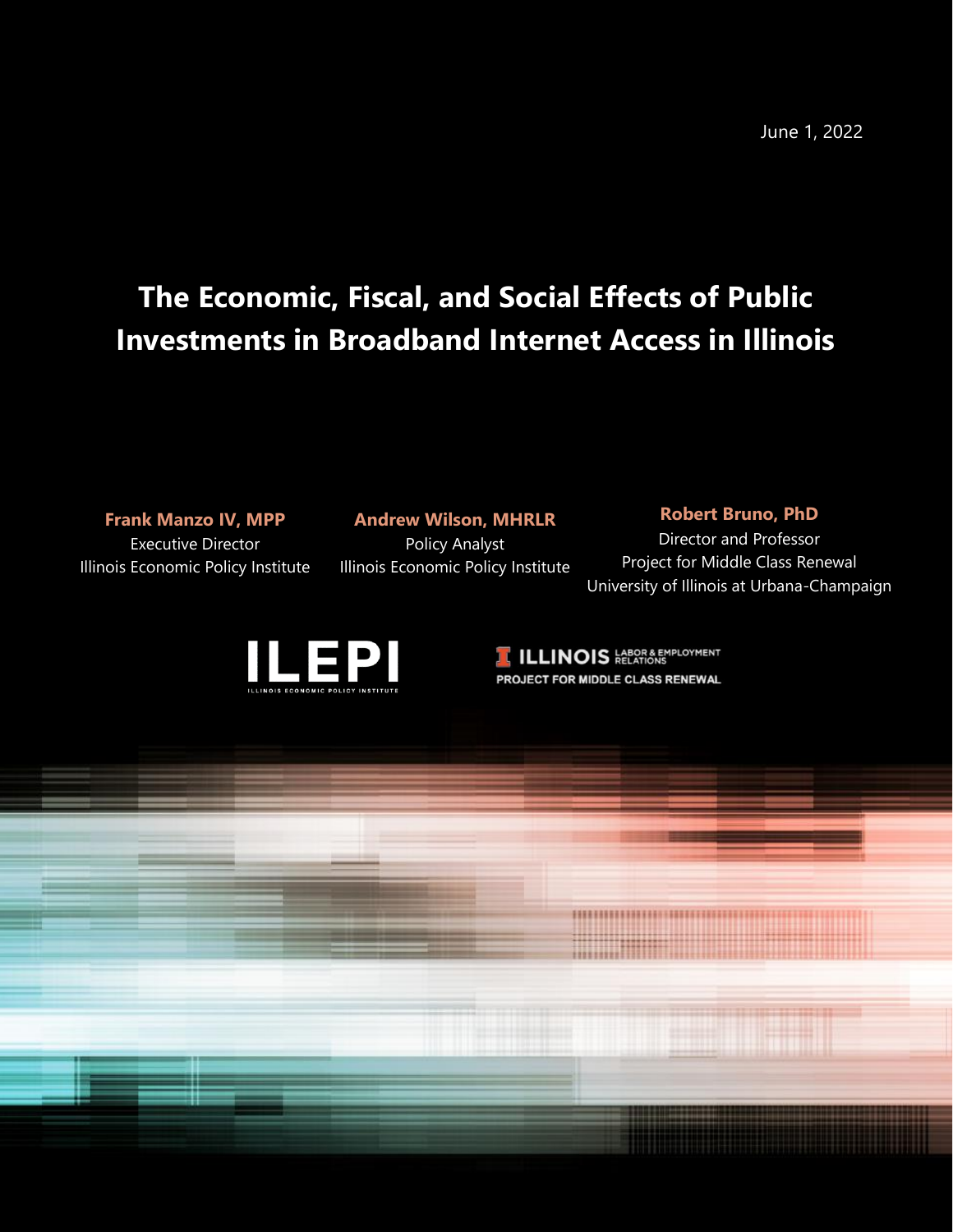## **Executive Summary**

Access to reliable high-speed internet has become an essential part of commercial activity and daily life. The COVID-19 pandemic further revealed the importance of broadband internet, as more families worked, learned, and shopped from home. Since 2019, both the State of Illinois and the federal government passed infrastructure programs that include funding to expand access to broadband internet.

## **There is a "digital divide" between those with and without access to broadband internet in Illinois.**

- Only 83 percent of Illinois residents have broadband internet access—82 percent in the City of Chicago, 88 percent in the Chicago suburbs, and 76 percent Downstate.
- 82 percent of working-age residents with broadband internet access are employed compared to just 77 percent of their counterparts without access, a difference of 5 percent.
- Workers with broadband internet access earn about \$60,000 in annual incomes, which is 45 percent more than the \$41,400 earned by their counterparts without access.

## **Illinois is investing hundreds of millions of dollars to expand broadband internet access.**

- The bipartisan Rebuild Illinois capital program includes \$400 million to expand access.
- The bipartisan federal Infrastructure Investment and Jobs Act includes a minimum of \$100 million for broadband projects in Illinois.
- Since 2020, \$162 million has been invested in Illinois—\$73 million from the state matched by \$89 million in federal and nonstate funds—to expand access to 39,000 homes, businesses, and farms at a cost of about \$4,200 to connect each location.

## **The expansion of broadband internet accessfrom Rebuild Illinois and the Infrastructure Investment and Jobs Act will grow the Illinois economy and save or create 25,800 total jobs.**

- The investments will expand access to nearly 238,000 households, businesses, and farms and raise worker incomes by \$843 million annually.
- During the construction phase, the investments are projected to create 14,400 jobs, including 5,600 direct jobsfor workers earning prevailing wages, and boost economic activity by \$2.6 billion.
- After construction, the long-run impact of the broadband expansion is expected to be a growth of 11,400 jobs annually and \$2.0 billion in economic activity per year.
- State and local tax revenues are expected fully pay for the state's initial \$400 million investment just four years after construction of the expanded broadband infrastructure.
- However, despite historic levels of investment, 13 percent of Illinois residents will still be without access to broadband internet without additional action that could cost upwards of \$3 billion.

## **Expanding broadband investments can produce the following social benefits in Illinois:**

- Reversing some of the population losses in Downstate Illinois, which likely lost residents between 2010 and 2020 while the Chicago area gained population.
- Reducing racial and ethnic digital divides in the Chicago area, where 90 percent of white residents have access compared to just 78 percent of Black residents and 79 percent of Hispanic residents.
- Improving health outcomes by advancing telehealth and improving educational outcomes by ensuring that low-income students can turn to remote learning in special circumstances.

Ultimately, historic public investments in broadband internet access are expected to increase labor income, create jobs, promote business activity, generate tax revenues, and address rural and racial divides in communities across Illinois.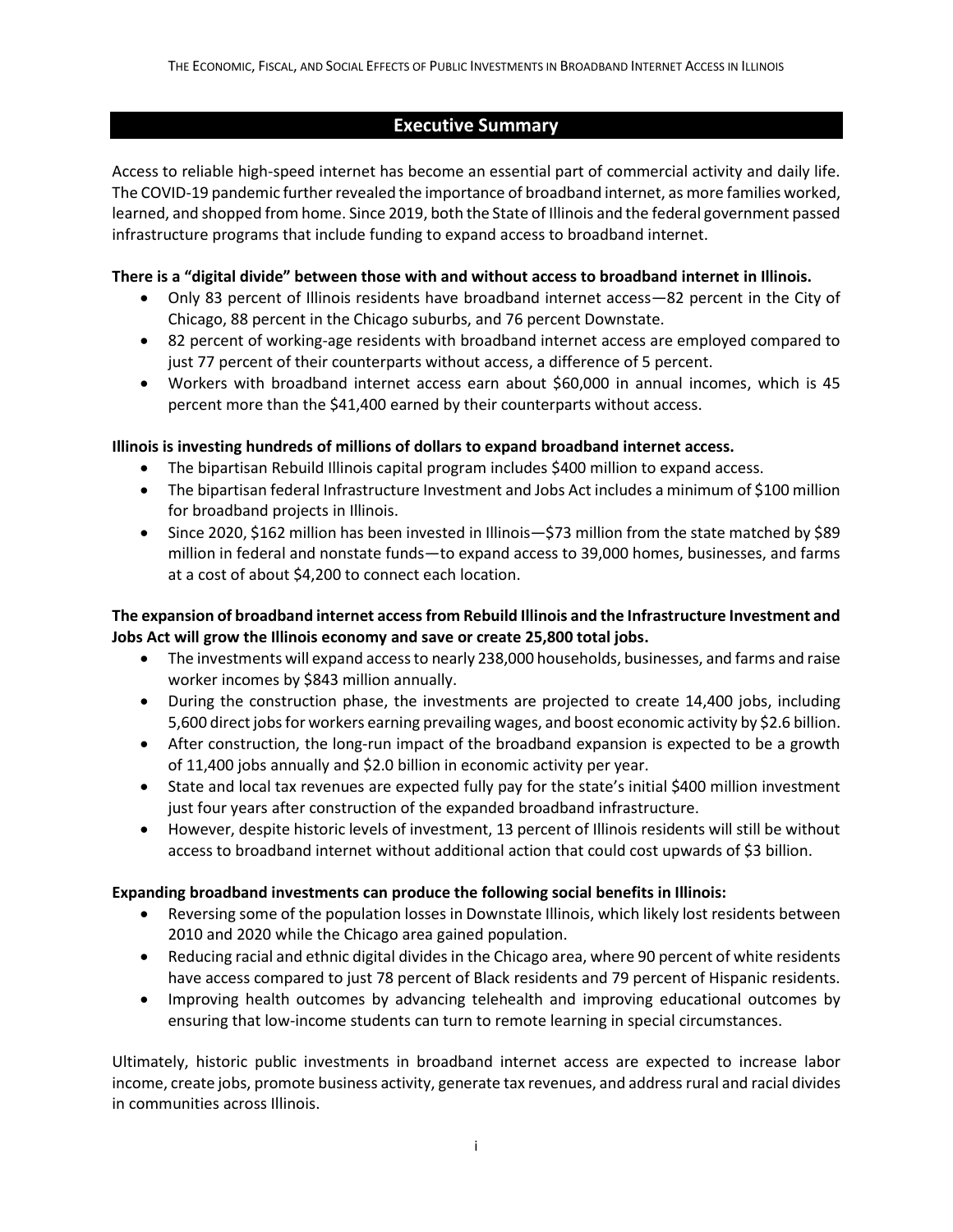# **Table of Contents** Executive Summary i Table of Contents ii About the Authors iii Introduction 1 The Digital Divide in Illinois **2** 2 Recent Public Policies and Broadband Investments 6 The Economic Impacts of Broadband Investments in Illinois 7 Social Benefits of Broadband Investments in Illinois 12 **Conclusion** 13 Sources and the set of the set of the set of the set of the set of the set of the set of the set of the set of the set of the set of the set of the set of the set of the set of the set of the set of the set of the set of t Cover Photo Credits 15 Appendix and the contract of the contract of the contract of the contract of the contract of the contract of the contract of the contract of the contract of the contract of the contract of the contract of the contract of t

## **About the Authors**

**Frank Manzo IV, M.P.P.** is the Executive Director of the Illinois Economic Policy Institute (ILEPI). He earned his Master of Public Policy from the University of Chicago Harris School of Public Policy. He can be contacted a[t fmanzo@illinoisepi.org.](mailto:fmanzo@illinoisepi.org)

**Andrew Wilson, M.H.R.L.R.** is a Policy Analyst at the Illinois Economic Policy Institute. He earned a Master's in Sociology from George Mason University and a Master's in Human Resources and Labor Relations at Michigan State University. He can be contacted via email a[t awilson@illinoisepi.org.](mailto:awilson@illinoisepi.org)

**Robert Bruno, Ph.D.** is a Professor at the University of Illinois at Urbana-Champaign School of Labor and Employment Relations and is the Director of the Project for Middle Class Renewal. He earned his Doctor of Philosophy in Political Theory from New York University. He can be contacted at [bbruno@illinois.edu.](mailto:bbruno@illinois.edu)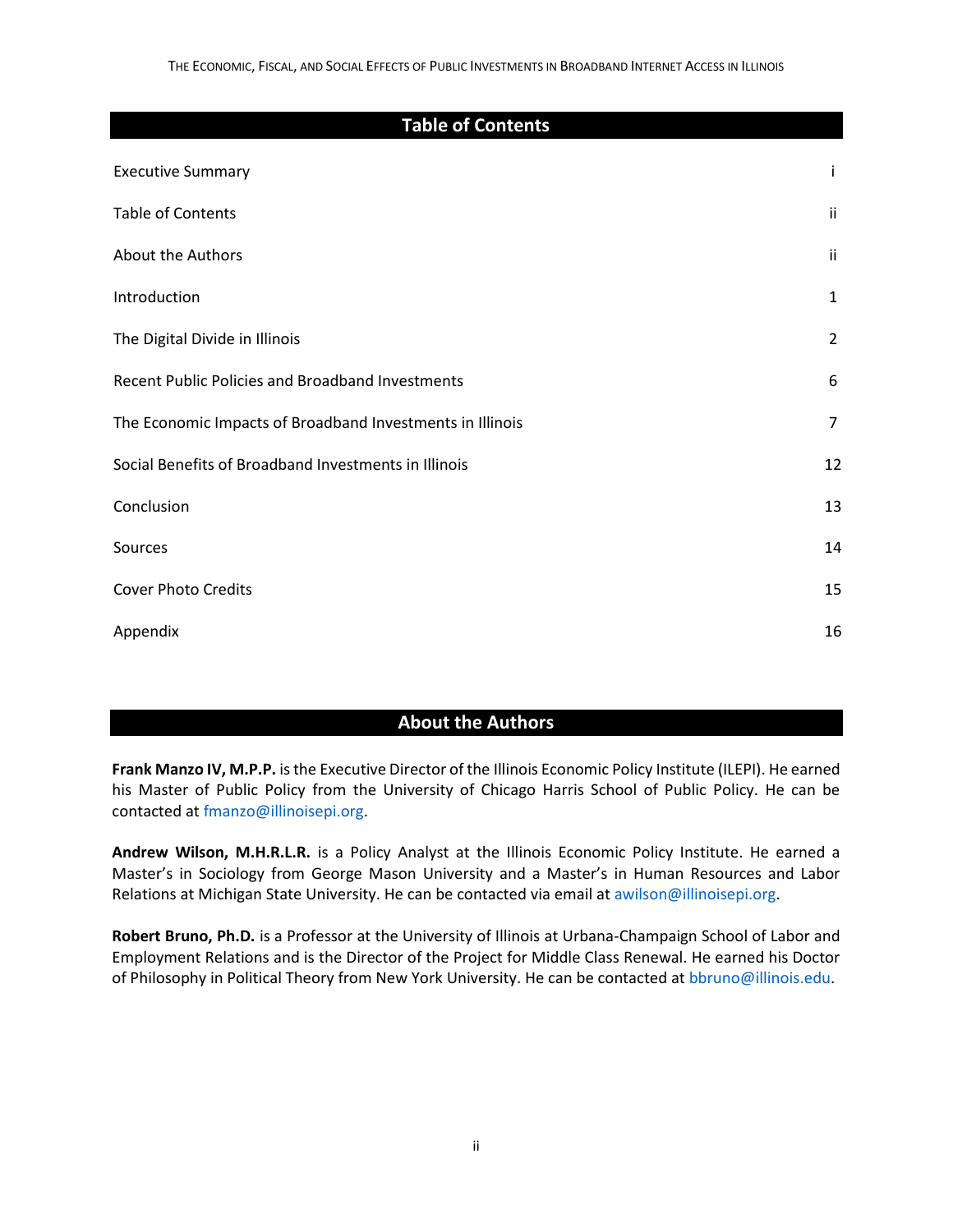#### **Introduction**

Over the past three decades, the internet has evolved from a system of communication to an essential part of commercial activity and daily life. According to Pew Research Center, 99 percent of U.S. adults between the ages of 18 years old and 29 years old, 98 percent of adults between the ages of 30 years old and 49 years old, and 96 percent of adults between the ages of 50 years old and 64 years old use the internet [\(Pew, 2021\)](https://www.pewresearch.org/internet/fact-sheet/internet-broadband/). Tasks such as shopping, working, applying for jobs, learning, viewing entertainment, and accessing vital information now depend on robust internet service. The COVID-19 pandemic further revealed the importance of reliable high-speed internet access, as more and more families performed these tasks remotely.

Broadband is the high-speed, wide-bandwidth transmission of information that forms the internet. The definition of broadband has evolved over time as speeds and capacity have increased. In the 1990s, internet download speeds increased from 56 kilobits per second (kbps) to 200 kbps. By 2010, download speeds increased twentyfold to 4 megabits per second (Mbps). The current standard for broadband, established by the Federal Communications Commission (FCC) in 2015, is 25 Mbps for download speed and 3 Mbps for upload speed [\(Gonsalves, 2021\)](https://muninetworks.org/content/why-253-broadband-not-sufficient). This standard is generally considered too slow for modern uses. Most new broadband infrastructure investments aim to achieve 1 gigabits per second (Gbps) for download and upload, or 40 to 333 times the current FCC standard (e.g., se[e DCEO, 2020\)](https://www2.illinois.gov/dceo/ConnectIllinois/Documents/Connect%20Illinois%20Rd%201%20Summaries.pdf).

The four factors that define broadband use—and affect quality of service and user experience—are access, devices, culture, and governance [\(Wilson & Corey, 2011\)](https://www.researchgate.net/publication/233310727_Approaching_Ubiquity_Global_Trends_and_Issues_in_ICT_Access_and_Use). Access is the ability to connect to a network at an affordable cost, usually using Wi-Fi, cable, satellite, or cellular data. Many rural and lowincome communities rely on costly and slow satellite service that limits their opportunities. Devices include phones, laptops, tablets, computers, and other technologies that enable access—which are more likely to be owned by high-income households. Culture refers to online behavior and norms, which have shifted during the growth of social media, while governance recognizes that local, state, and federal governments can all shape the environment in which broadband is provided.

Infrastructure deployment alone is one supply-side approach to closing divides in broadband access. Research suggests that broadband internet is part of all aspects of life and could be harnessed to local economic strengths as part of efforts to renew and revive rural communities [\(LaRose et al., 2008\)](https://www.sciencedirect.com/science/article/pii/S0308596107000444?casa_token=Z93MG-sjDdMAAAAA:A7wcrqLJpjllxwtJ_WqGG8UN9AHd5f1ICMU9D53_KRsez-I5ihgjmd7NRB5aNC5NNCBWRDwt0Q). While grants to expand broadband infrastructure have helped significantly, removing access barriers by improving affordability and education are also central to closing these gaps (Whitacre [et al., 2015\)](https://www.sciencedirect.com/science/article/pii/S0740624X15000325). States that include stakeholder engagement, goals and objectives, and program evaluations have been most successful at expanding broadband internet service (Whitacre [& Biedny, 2021\)](https://theconversation.com/is-your-state-ready-to-handle-the-influx-of-federal-funds-for-expanding-broadband-172131).

Investments in broadband internet have grown local economies (Stenberg [et al., 2012\)](https://www.ers.usda.gov/webdocs/publications/46200/9335_err78_1_.pdf?v=7719). For example, communities reaching 50 percent broadband access saw greater economic growth compared to communities with less or no adoption [\(Pantelis, 2009\)](https://www.sciencedirect.com/science/article/pii/S0308596109000767?casa_token=sAYjljbd3AsAAAAA:q2ZSNhIWo8yWYi5kul4S-EBNm4B0KUtuC5cJLADbIgBQcSIWGFz1QslwVZBVfGIUTteDDJCV1A). In 2022 and beyond, accessible, affordable, and fast internet connections are essential for both businesses and homes as more and more workers telework and report that they want the option to continue working from home [\(Parker et al., 2020\)](https://www.pewresearch.org/social-trends/2020/12/09/how-the-coronavirus-outbreak-has-and-hasnt-changed-the-way-americans-work/). Accordingly, expanding broadband internet access can boost the economy, promote economic opportunities for workers in remote areas, and contribute to worker satisfaction and flexibility.

Both the State of Illinois and federal government have passed large infrastructure programs that include funding to expand broadband internet access, especially to rural areas and low-income communities. This report, conducted by researchers at the Illinois Economic Policy Institute (ILEPI) and the Project for Middle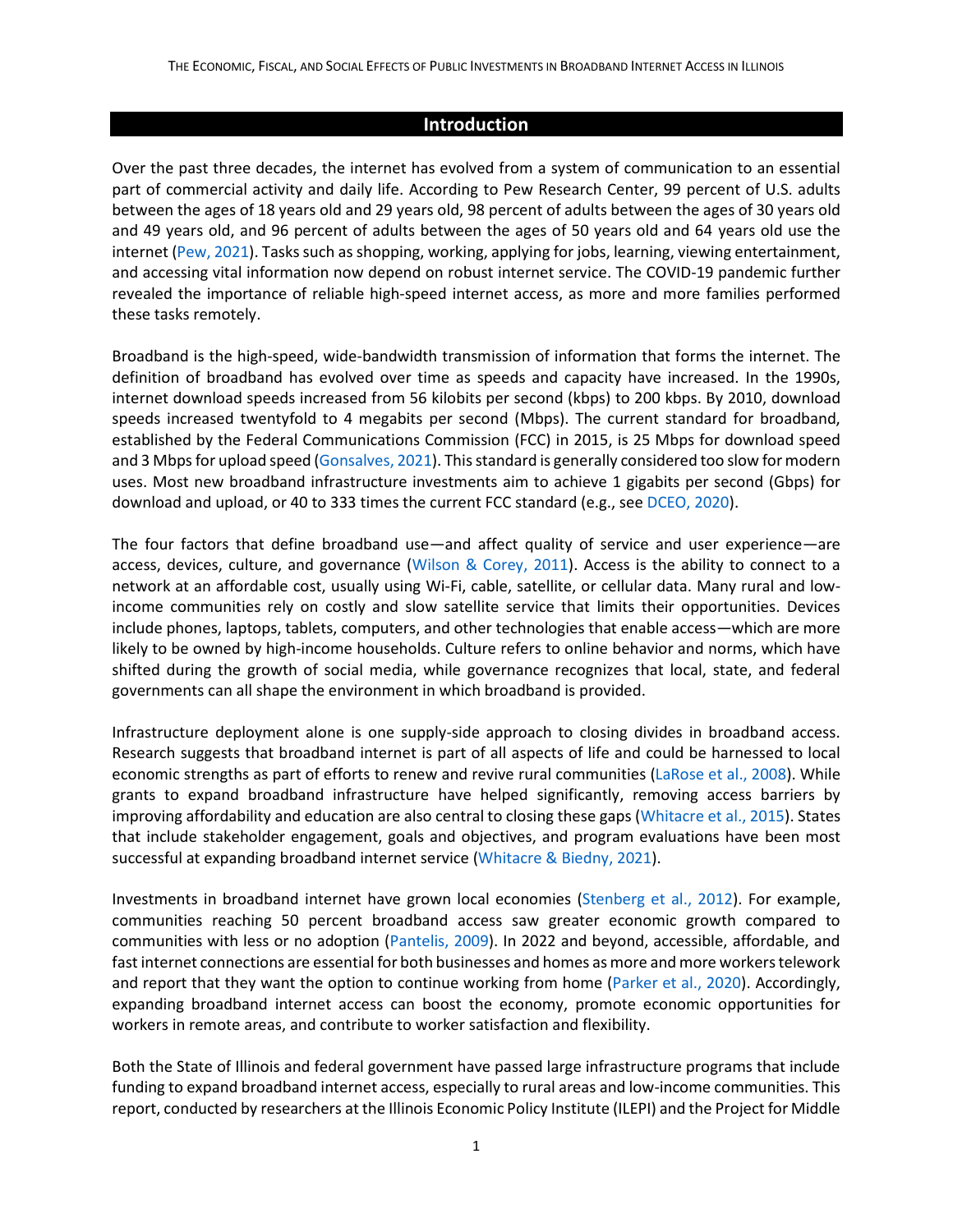Class Renewal (PMCR) at the University of Illinois at Urbana-Champaign, discusses the impact of the "digital divide" in Illinois, summarizes recent efforts to expand the state's broadband infrastructure, and assesses implications for Illinois' homes, businesses, and farms. Then, the economic and fiscal impacts of these historic public investments in broadband infrastructure are estimated before associated social benefits are considered. A concluding section recaps key findings.

## **The Digital Divide in Illinois**

There is currently a large "digital divide" in Illinois. The digital divide includes the gap between those with and those without access to affordable broadband internet service. Even among households that have an internet connection, many still do not have access at the minimum speeds of 25 Mbps download and 3 Mbps upload established as the benchmark from the FCC in 2015 [\(Horrigan et al., 2020\)](https://www2.illinois.gov/dceo/ConnectIllinois/Documents/BAC%20Broadband%20Affordability%20Study.pdf?utm_source=sendgrid&utm_medium=email&utm_campaign=Newsletters). The digital divide and the lack of reliable high-speed internet prevents many residents from undertaking necessary tasks.

While internet service providers often claim to meet the FCC's minimum broadband speeds, the reality of internet access often falls short. The FCC's definition of broadband is based on *potential* speeds. Under this definition, fewer than 15 million Americans lack access to broadband internet. However, the tech company Microsoft has measured the *actual* speeds that users get when they connect to their networks. Microsoft finds that 120 million people do not have functional access to regular broadband internet across the United States [\(Kahan & Lavista Ferres, 2021\)](https://github.com/microsoft/USBroadbandUsagePercentages).

The experience in Illinois is no different (Figure 1). Figure 1 shows the percentage of the population in each county that should have broadband internet access, according to the FCC's standards, along with Microsoft-reported data on performance. Over 99 percent of the population in all six of the counties in the Chicago metropolitan area should have the potential for broadband internet, but Microsoft reports that only between 64 percent (Cook County) and 88 percent (DuPage County) of connections meet the low 25 Mbps download and 3 Mbps upload thresholds. Microsoft's data also demonstrate a significant urban-rural divide. While all six Chicago-area counties have over 60 percent of the population regularly achieving broadband speeds, only eight of the remaining 96 counties (8 percent) have at least 60 percent access, according to Microsoft.

Figure 2 provides a geographical representation of similar data provided by Connect Illinois, the statewide broadband deployment program [\(Connect Illinois, 2022\)](https://gis.connectednation.org/portal/apps/webappviewer/index.html?id=caedfe7ce8924660a4ce62de6a75a7fd). The map shows that while most residents have access to the 25 Mbps download and 3 Mbps upload benchmark set by the FFC, there are still many areas of the state—mostly rural—that lack this access. Furthermore, very few areas have access to 1 Gbps download and 1 Gbps upload speeds (Figure 2).

The U.S. Census Bureau also asks U.S. households whether they subscribe to the internet using broadband internet such as cable, fiber optic, or digital subscriber line (DSL) service [\(Ruggles et al., 2021](https://usa.ipums.org/usa/cite.shtml)). The Census' survey approach may be the best metric for understanding access to high-speed internet because the FCC standard is so low and Microsoft's higher definition could be influenced by their lobbying efforts to expand high-speed internet connections to grow the potential customer base of their products.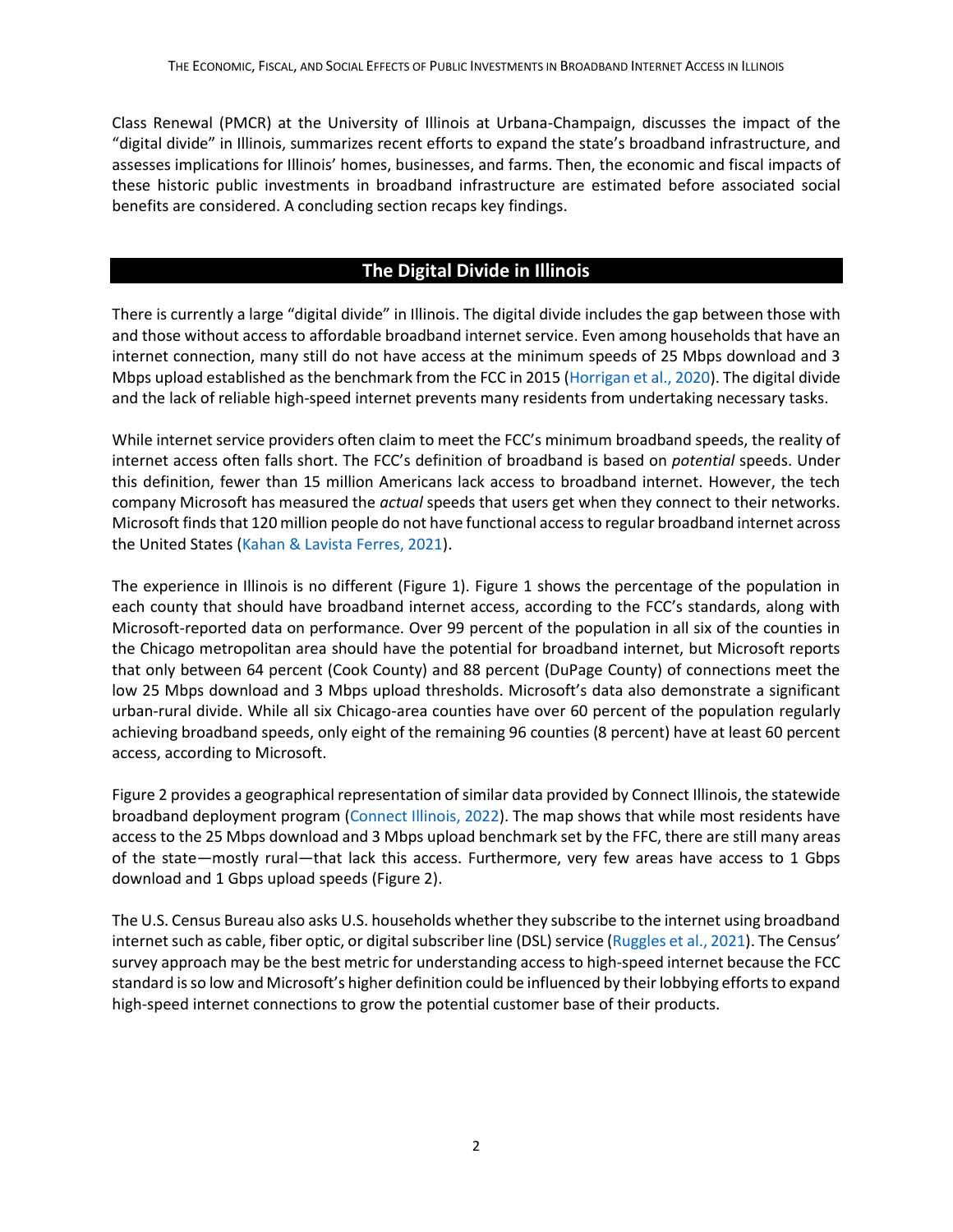| <b>County in</b> | FCC's             | Microsoft's       | <b>County in</b> | FCC's             | Microsoft's       |
|------------------|-------------------|-------------------|------------------|-------------------|-------------------|
| <b>Illinois</b>  | <b>Definition</b> | <b>Definition</b> | <b>Illinois</b>  | <b>Definition</b> | <b>Definition</b> |
| Cook             | 99.2%             | 63.7%             | LaSalle          | 100.0%            | 41.5%             |
| DuPage           | 99.3%             | 88.3%             | Lawrence         | 77.8%             | 32.0%             |
| Kane             | 99.1%             | 71.6%             | Lee              | 100.0%            | 34.7%             |
| Lake             | 99.1%             | 77.1%             | Livingston       | 100.0%            | 33.4%             |
| McHenry          | 99.7%             | 72.6%             | Logan            | 93.5%             | 42.4%             |
| Will             | 99.4%             | 71.5%             | McDonough        | 98.8%             | 46.4%             |
| Adams            | 90.1%             | 55.8%             | McLean           | 97.6%             | 66.2%             |
| Alexander        | 0.1%              | 10.4%             | Macon            | 99.4%             | 63.6%             |
| Bond             | 100.0%            | 17.3%             | Macoupin         | 83.9%             | 27.9%             |
| Boone            | 97.1%             | 43.6%             | Madison          | 99.9%             | 52.3%             |
| <b>Brown</b>     | 79.9%             | 31.5%             | Marion           | 92.3%             | 44.4%             |
| <b>Bureau</b>    | 100.0%            | 38.2%             | Marshall         | 100.0%            | 17.7%             |
| Calhoun          | 73.4%             | 5.8%              | Mason            | 79.5%             | 18.0%             |
| Carroll          | 91.7%             | 24.8%             | Massac           | 73.4%             | 10.6%             |
| Cass             | 93.3%             | 21.4%             | Menard           | 96.2%             | 14.1%             |
| Champaign        | 96.8%             | 52.5%             | Mercer           | 100.0%            | 23.2%             |
| Christian        | 100.0%            | 38.6%             | Monroe           | 98.4%             | 74.3%             |
| Clark            | 80.8%             | 20.0%             | Montgomery       | 86.7%             | 29.4%             |
| Clay             | 86.1%             | 58.7%             | Morgan           | 89.7%             | 39.9%             |
| Clinton          | 100.0%            | 22.2%             | Moultrie         | 95.4%             | 23.7%             |
| Coles            | 89.9%             | 33.0%             | Ogle             | 95.9%             | 28.1%             |
| Crawford         | 79.2%             | 23.3%             | Peoria           | 100.0%            | 56.4%             |
| Cumberland       | 56.1%             | 11.6%             | Perry            | 95.9%             | 29.5%             |
| DeKalb           | 96.5%             | 54.0%             | Piatt            | 96.1%             | 36.6%             |
| De Witt          | 87.9%             | 30.9%             | Pike             | 87.5%             | 28.5%             |
| Douglas          | 82.6%             | 42.8%             | Pope             | 83.9%             | 30.8%             |
| Edgar            | 92.2%             | 17.3%             | Pulaski          | 44.9%             | 11.0%             |
| Edwards          | 78.0%             | 18.8%             | Putnam           | 100.0%            | 16.8%             |
| Effingham        | 95.3%             | 58.6%             | Randolph         | 96.1%             | 24.8%             |
| Fayette          | 55.8%             | 19.8%             | Richland         | 75.3%             | 38.0%             |
| Ford             | 89.8%             | 34.9%             | Rock Island      | 100.0%            | 47.1%             |
| Franklin         | 98.2%             | 23.5%             | St. Clair        | 100.0%            | 55.8%             |
| Fulton           | 80.7%             | 26.5%             | Saline           | 83.4%             | 25.0%             |
| Gallatin         | 91.9%             | 21.6%             | Sangamon         | 98.4%             | 66.5%             |
| Greene           | 90.9%             | 12.0%             | Schuyler         | 61.6%             | 21.0%             |
| Grundy           | 100.0%            | 54.7%             | Scott            | 93.1%             | 41.8%             |
| Hamilton         | 75.5%             | 28.9%             | Shelby           | 89.7%             | 24.2%             |
| Hancock          | 80.8%             | 30.0%             | Stark            | 100.0%            | 23.5%             |
| Hardin           | 100.0%            | 37.7%             | Stephenson       | 97.5%             | 51.1%             |
| Henderson        | 100.0%            | 22.8%             | Tazewell         | 97.6%             | 67.3%             |
| Henry            | 100.0%            | 44.2%             | Union            | 80.3%             | 20.6%             |
| Iroquois         | 78.7%             | 18.5%             | Vermilion        | 94.6%             | 37.1%             |
| Jackson          | 100.0%            | 35.0%             | Wabash           | 87.5%             | 20.3%             |
| Jasper           | 50.1%             | 30.9%             | Warren           | 100.0%            | 22.6%             |
| Jefferson        | 99.4%             | 49.8%             | Washington       | 88.3%             | 20.1%             |
| Jersey           | 98.5%             | 26.2%             | Wayne            | 93.1%             | 21.9%             |
| Jo Daviess       | 88.4%             | 38.0%             | White            | 81.4%             | 29.2%             |
| Johnson          | 55.1%             | 16.8%             | Whiteside        | 100.0%            | 46.2%             |
| Kankakee         | 97.8%             | 53.4%             | Williamson       | 92.4%             | 52.9%             |
| Kendall          | 98.8%             | 73.9%             | Winnebago        | 98.3%             | 66.3%             |
| Knox             | 100.0%            | 47.8%             | Woodford         | 100.0%            | 62.0%             |

Source(s): Authors' reproduction of "United States Broadband Usage Percentages Dataset" [\(Kahan & Lavista Ferres, 2021\)](https://github.com/microsoft/USBroadbandUsagePercentages).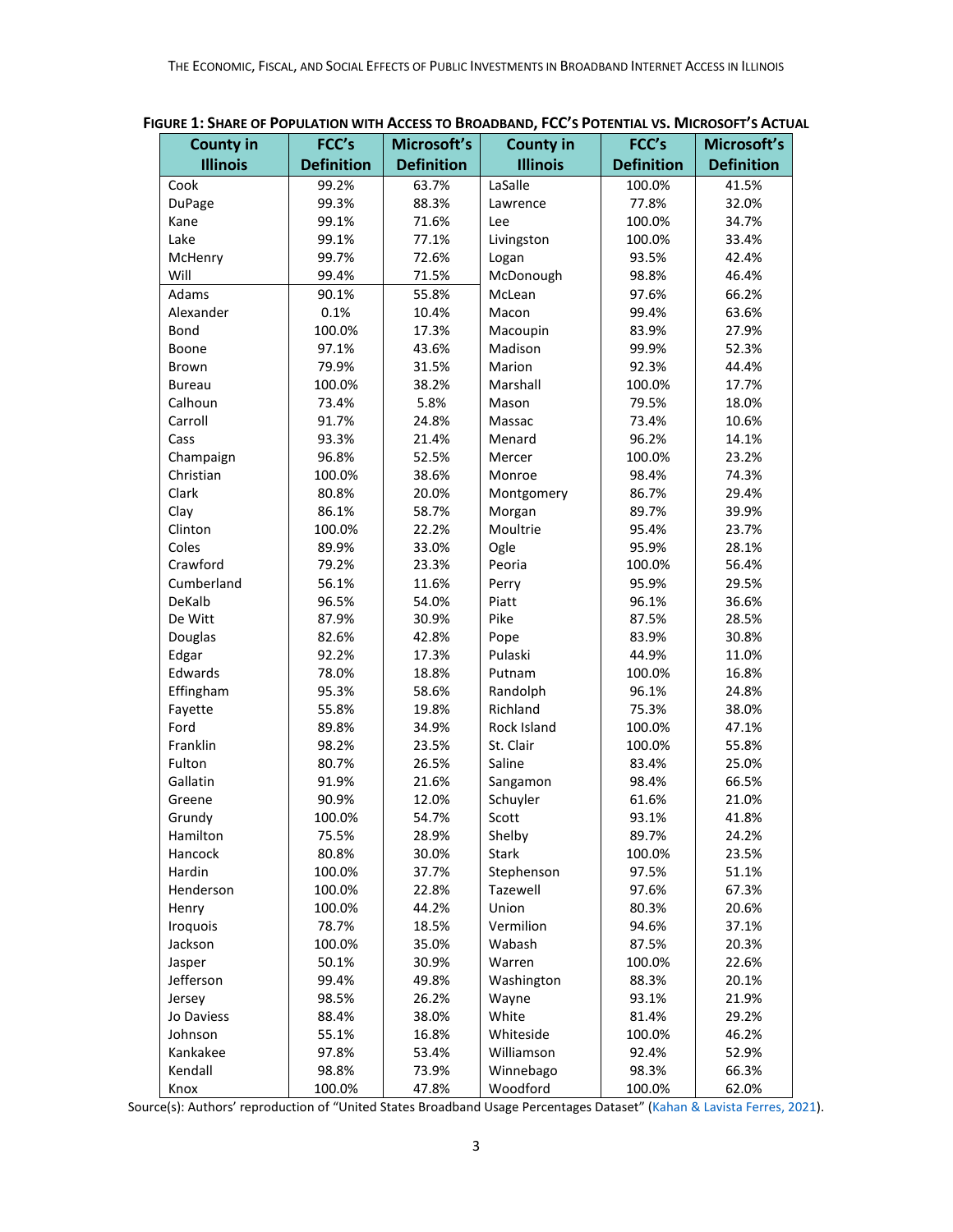

FIGURE 2: BROADBAND COVERAGE MAP OF ILLINOIS, FCC STANDARD AND EXTRA HIGH-SPEED INTERNET, 2019

Source(s): Authors' reproduction of "The Illinois Broadband Map" from the Connect Illinois at the Illinois Department of Commerce and Economic Opportunity [\(Connect Illinois, 2022\)](https://gis.connectednation.org/portal/apps/webappviewer/index.html?id=caedfe7ce8924660a4ce62de6a75a7fd).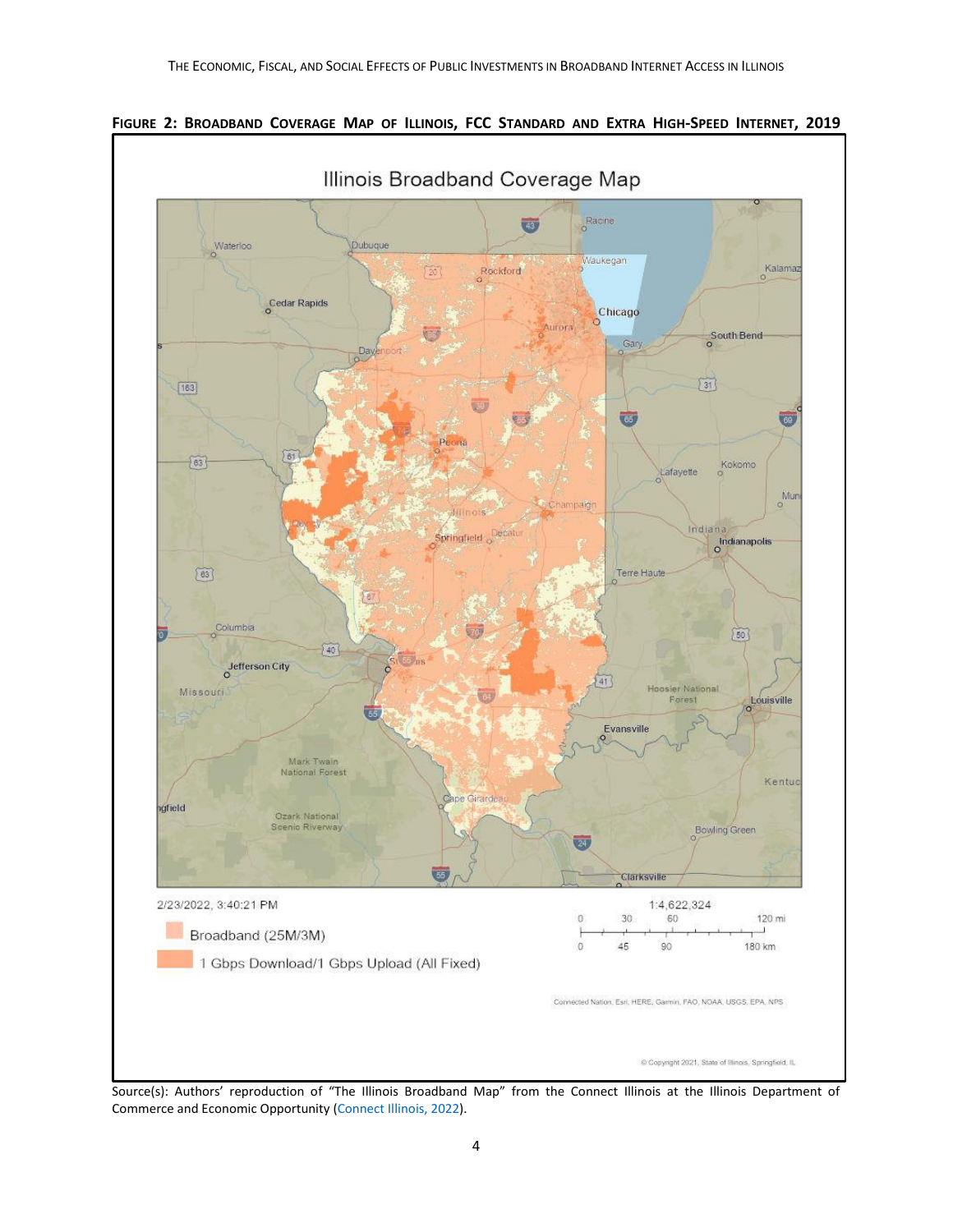Fully 83 percent of residents and 84 percent of workers in Illinois report to the U.S. Census Bureau that they have access to high-speed internet service (Figure 3). Like the estimates from the FCC and from Microsoft, Census data suggests that broadband coverage is highest in the suburbs of Chicago, with 88 percent of both people and workers reporting access. In the City of Chicago, about 82 percent of residents and 85 percent of workers have access. By contrast, only 76 percent of people and 78 percent of workers have access to broadband internet in the rest of Illinois—often referred to as "Downstate."



FIGURE 3: SHARE OF POPULATION AND WORKERS REPORTING BROADBAND ACCESS TO THE CENSUS, BY GEOGRAPHY

Source(s): Authors' analysis of 2017-2019 *American Community Survey* data (five-year estimates) from the U.S. Census Bureau [\(Ruggles et al., 2021\)](https://usa.ipums.org/usa/cite.shtml).

Figure 4 summarizes the FCC, Microsoft, and Census Bureau estimates on the share of Illinois' population with and without access to broadband internet. These figures suggest that between 535,000 and 5.0 million residents do not have access to reliable high-speed internet. The middle-of-the-road estimate from the U.S. Census Bureau translates into about 2.2 million people who lack broadband internet access in Illinois (Figure 4).

| FIGURE 4: TOTAL POPULATION WITHOUT BROADBAND INTERNET ACCESS-FCC, MICROSOFT, AND THE CENSUS BUREAU |  |  |
|----------------------------------------------------------------------------------------------------|--|--|
|                                                                                                    |  |  |

| <b>Estimate for Illinois</b>                  | <b>FCC</b> | <b>Microsoft</b> | <b>Census Bureau</b> |
|-----------------------------------------------|------------|------------------|----------------------|
| Share of Population with Broadband            | 95.8%      | 60.7%            | 83.0%                |
| Share of Population Without Broadband         | 4.2%       | 39.3%            | 17.0%                |
| <b>Estimated Population Without Broadband</b> | 535,494    | 5,033,580        | 2,178,126            |

Source(s): Authors' reproduction of "United States Broadband Usage Percentages Dataset" and 2017-2019 *American Community Survey* data (five-year estimates) from the U.S. Census Bureau [\(Kahan & Lavista Ferres, 2021;](https://github.com/microsoft/USBroadbandUsagePercentages) [Ruggles et al., 2021\)](https://usa.ipums.org/usa/cite.shtml).

A broadband affordability study conducted by researchers at Oklahoma State University and Simmons University in Boston, Massachusetts was presented to the Illinois Broadband Advisory Council in December 2020 [\(Horrigan et al., 2020\)](https://www2.illinois.gov/dceo/ConnectIllinois/Documents/BAC%20Broadband%20Affordability%20Study.pdf?utm_source=sendgrid&utm_medium=email&utm_campaign=Newsletters). The report estimated that the cost of providing 25 Mbps download speed and 3 Mbps upload speed to unserved housing units in Illinois would be between \$306 million and \$485 million. The researchers found that the cost of upgrading all housing units to a 100 Mbps download speed and 20 Mbps upload speed would be as much as \$1.9 billion [\(Horrigan et al., 2020\)](https://www2.illinois.gov/dceo/ConnectIllinois/Documents/BAC%20Broadband%20Affordability%20Study.pdf?utm_source=sendgrid&utm_medium=email&utm_campaign=Newsletters).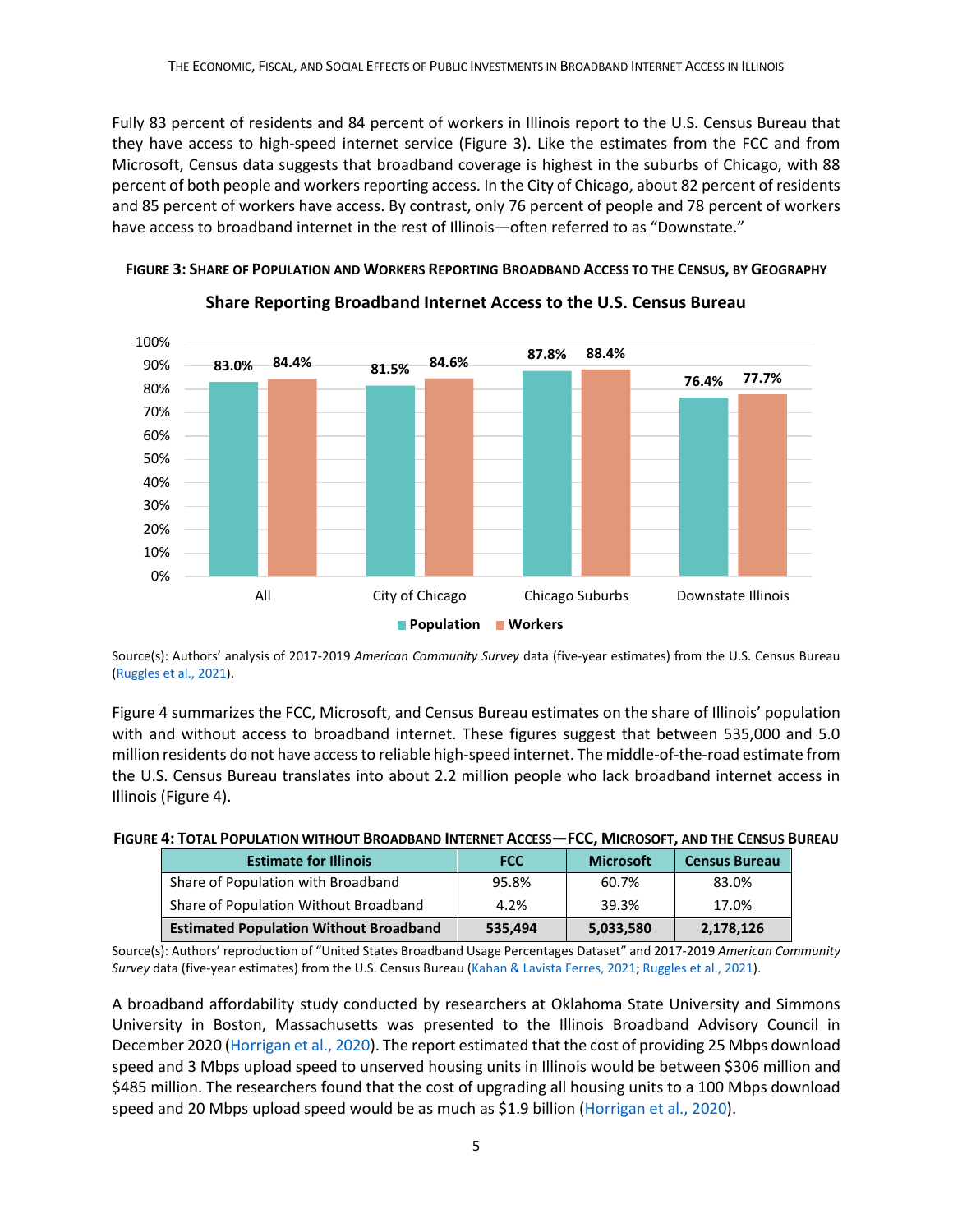#### **Recent Public Policies and Broadband Investments**

Illinois is currently investing hundreds of millions of dollars in broadband infrastructure. In June 2019, Governor JB Pritzker signed Rebuild Illinois, a bipartisan \$45 billion capital program, into law [\(Munks &](https://www.chicagotribune.com/politics/ct-jb-pritzker-gambling-construction-bills-gas-tax-signed-20190628-inux5umelbewje5zzdrpphz3ze-story.html)  [Petrella, 2019\)](https://www.chicagotribune.com/politics/ct-jb-pritzker-gambling-construction-bills-gas-tax-signed-20190628-inux5umelbewje5zzdrpphz3ze-story.html). Rebuild Illinois included \$400 million for the Department of Commerce and Economic Opportunity (DCEO) to expand access to reliable high-speed internet services. The statewide broadband deployment program, Connect Illinois, was launched in 2019. Another \$20 million was devoted to repairing and expanding broadband networks at K-12 schools, colleges, and universities [\(DCEO, 2022a\)](https://www2.illinois.gov/dceo/ConnectIllinois/Pages/default.aspx).

In November 2021, President Joe Biden signed the bipartisan Infrastructure Investment and Jobs Act, a \$1.2 trillion infrastructure program over eight years [\(NCSL, 2022\)](https://www.ncsl.org/ncsl-in-dc/publications-and-resources/infrastructure-investment-and-jobs-act-implementation-and-resources.aspx). Illinois will receive at least \$17 billion in infrastructure funding from the Infrastructure Investment and Jobs Act, including at least \$100 million for reliable high-speed internet [\(Biden White House, 2021\)](https://www.whitehouse.gov/wp-content/uploads/2021/08/ILLINOIS_The-Infrastructure-Investment-and-Jobs-Act-State-Fact-Sheet.pdf). While all states will receive a minimum of \$100 million to expand broadband internet, another \$32 billion is available from the federal government for broadband projects in unserved locations and an extra \$4 billion is available for broadband projects in underserved locations in high-cost areas across the country [\(Reynolds, 2021\)](https://www.csg.org/2021/11/15/infrastructure-investment-and-jobs-act-broadband-affordability-and-infrastructure/). The federal law requires a matching contribution of at least 25 percent of project costs for a state to receive funding from these additional programs, and Illinois is positioned well to leverage Connect Illinois money to receive more federal grants above-and-beyond the \$100 million minimum investment.

The State of Illinois has recently invested \$73 million in broadband infrastructure, matched by \$89 million in federal and other nonstate funds. This means that about 18 percent of the state funding for broadband infrastructure from the Rebuild Illinois capital program has been deployed. Note that, to date, the federal match has all occurred prior to the implementation of the Infrastructure Investment and Jobs Act. Round 1 of Connect Illinois was announced in June 2020, awarding \$50 million in state grants matched by \$65 million in nonstate funding to expand internet access to 26,000 homes, businesses, and farmsin all regions of the state [\(WIFR, 2020\)](https://www.wifr.com/content/news/Gov-Pritzker-announces-50-million-to-kick-off-states-largest-ever-broadband-expansion-571467971.html). Round 2 was announced in January 2022, awarding \$23 million in state grants matched by \$24 million in nonstate funding to expand access to another 13,000 premises [\(DCEO, 2022b\)](https://www2.illinois.gov/IISNews/24432-Gov._Pritzker_Announces_$47_Million_in_Broadband_Capital_Investments.pdf). In January 2022, Connect Illinois posted a Notice of Funding Opportunities (NOFO) for Round 3 funding totaling \$350 million [\(DCEO, 2022c\)](https://www2.illinois.gov/dceo/AboutDCEO/GrantOpportunities/Pages/2366-2005--2681-2006.aspx).

All told, since 2020, \$162 million has been invested in Illinois to expand broadband access to 39,000 homes, businesses, and farms (Figure 5).<sup>1</sup> State funding has accounted for 45 percent of the total investment, with federal and nonstate matching funds contributing the other 55 percent. On average, the cost to connect each location to reliable high-speed internet has been about \$4,200 (Figure 5).

| <u>FIGURE J. FUNDING. FREIVIISES JERVED. AND ESTIIVIATED COSTS OF RECENT DROADDAND INVESTIVIENTS. ZUZU-ZUZZ</u> |                            |                                    |                                         |                                                     |                                                                                     |  |
|-----------------------------------------------------------------------------------------------------------------|----------------------------|------------------------------------|-----------------------------------------|-----------------------------------------------------|-------------------------------------------------------------------------------------|--|
| <b>Connect Illinois</b><br><b>Investments</b><br>$(2020 - 2022)$                                                | A. State<br><b>Funding</b> | <b>B.</b> Nonstate<br><b>Match</b> | C. Total<br><b>Funding</b><br>$[A + B]$ | D. Homes, Farms,<br>and Businesses<br><b>Served</b> | <b>E. Estimated Cost to</b><br><b>Connect Each Service</b><br>Location $[C \div D]$ |  |
| Round 1 (2020)                                                                                                  | \$50.0 million             | \$65.0 million                     | \$115.0 million                         | 26,000                                              | \$4.423                                                                             |  |
| Round 2 (2022)                                                                                                  | \$23.0 million             | \$24.0 million                     | \$47.0 million                          | 13.000                                              | \$3.615                                                                             |  |
| Total                                                                                                           | \$73.0 million             | \$89.0 million                     | \$162.0 million                         | 39,000                                              | \$4.154                                                                             |  |

Source(s): Authors' analysis of Connect Illinois "Broadband Grants" data and related press releases [\(DCEO, 2022a;](https://www2.illinois.gov/dceo/ConnectIllinois/Pages/default.aspx) [WIFR, 2020;](https://www.wifr.com/content/news/Gov-Pritzker-announces-50-million-to-kick-off-states-largest-ever-broadband-expansion-571467971.html) [DCEO, 2022b\)](https://www2.illinois.gov/IISNews/24432-Gov._Pritzker_Announces_$47_Million_in_Broadband_Capital_Investments.pdf).

<sup>1</sup> For a full list of broadband infrastructure projects receiving state grants, their location, and their reported number of premises served, please see Table A in the Appendix.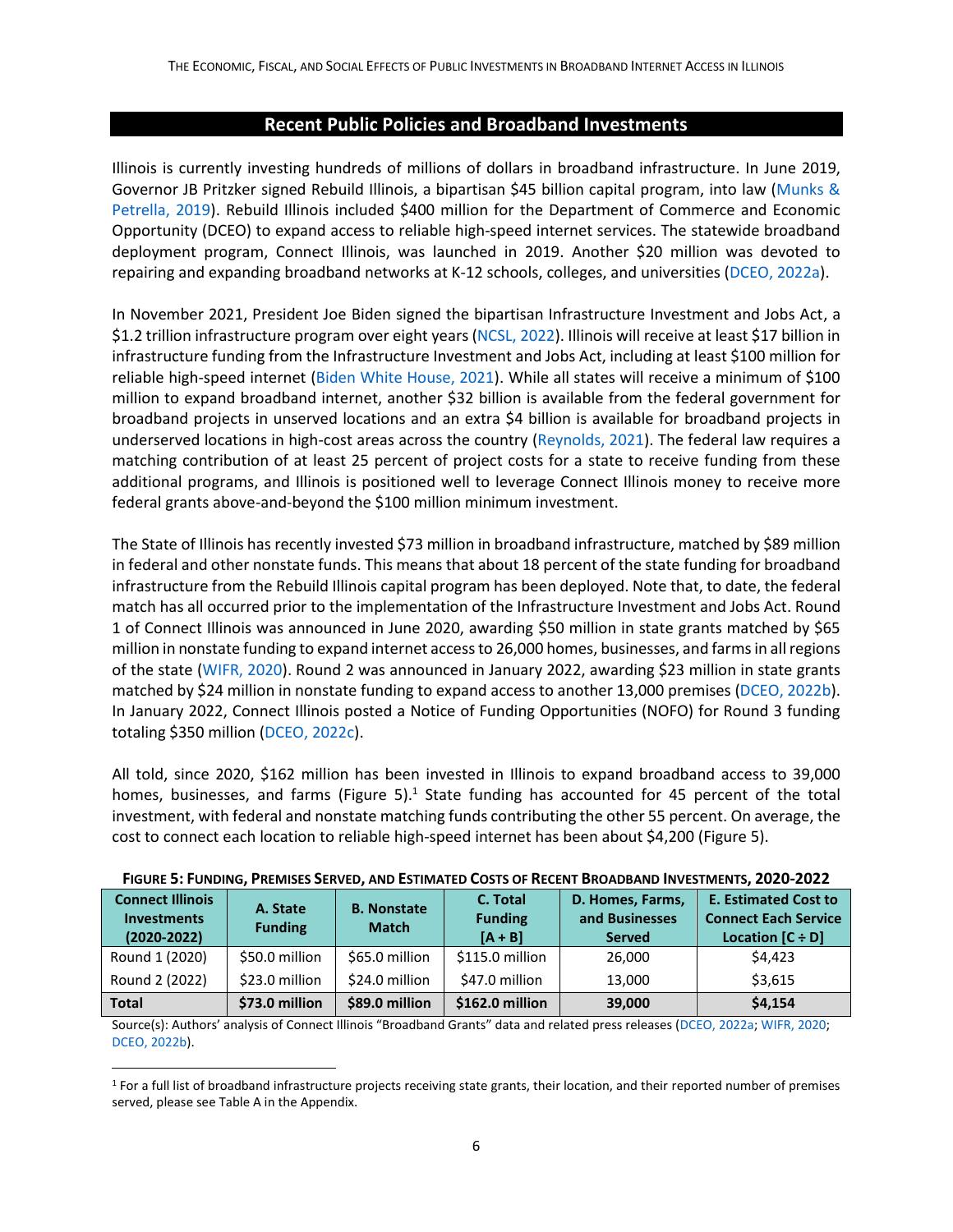Figure 6 uses this actual project data to estimate the full impact of the Rebuild Illinois and Infrastructure Investment and Jobs Act investments on broadband internet access in Illinois. The projection assumes that the cost to connect each location will be similar to the average from Round 1 and Round 2.<sup>2</sup> It also assumes that the pre-federal law split in state-nonstate funding (45 percent to 55 percent, respectively) will continue, even though the Infrastructure Investment and Jobs Act only requires a minimum state contribution of 25 percent. The exception is the \$100 million in minimum federal funding, which is allocated to each state and does not require a state match. In total, Rebuild Illinois and the Infrastructure Investment and Jobs Act are projected to expand broadband internet access to nearly 238,000 households, businesses, and farms across Illinois (Figure 6).

| FIGURE 6: ESTIMATED NUMBER OF PREMISES SERVED AFTER SIX YEARS OF BROADBAND INVESTMENTS, 2020-2025 |  |
|---------------------------------------------------------------------------------------------------|--|
|---------------------------------------------------------------------------------------------------|--|

| <b>Broadband</b><br><b>Investments</b><br>$(2020 - 2025)$ | A. State<br><b>Funding</b> | <b>B.</b> Nonstate<br><b>Match</b> | C. Total<br><b>Funding</b><br>$[A + B]$ | <b>D. Estimated Homes,</b><br><b>Farms, and Businesses</b><br>Served [C ÷ \$4,154] |
|-----------------------------------------------------------|----------------------------|------------------------------------|-----------------------------------------|------------------------------------------------------------------------------------|
| Rebuild Illinois                                          | \$400.0 million            | \$487.7 million                    | \$887.7 million                         | 213,699                                                                            |
| Federal IIJA                                              | $- -$                      | \$100.0 million                    | \$100.0 million                         | 24.074                                                                             |
| <b>Total</b>                                              | \$400.0 million            | \$587.7 million                    | \$987.7 million                         | 237,773                                                                            |

Source(s): Authors' projected impact of broadband investments from the statewide Rebuild Illinois capital program and the federal Infrastructure Investment and Jobs Act using data from Connect Illinois "Broadband Grants" data and related press releases [\(DCEO, 2022a;](https://www2.illinois.gov/dceo/ConnectIllinois/Pages/default.aspx) [WIFR, 2020;](https://www.wifr.com/content/news/Gov-Pritzker-announces-50-million-to-kick-off-states-largest-ever-broadband-expansion-571467971.html) [DCEO, 2022b;](https://www2.illinois.gov/IISNews/24432-Gov._Pritzker_Announces_$47_Million_in_Broadband_Capital_Investments.pdf) [Munks & Petrella, 2019;](https://www.chicagotribune.com/politics/ct-jb-pritzker-gambling-construction-bills-gas-tax-signed-20190628-inux5umelbewje5zzdrpphz3ze-story.html) [Biden White House, 2021\)](https://www.whitehouse.gov/wp-content/uploads/2021/08/ILLINOIS_The-Infrastructure-Investment-and-Jobs-Act-State-Fact-Sheet.pdf).

## **The Economic Impacts of Broadband Investments in Illinois**

The expansion of broadband internet across Illinois will have significant economic impacts (Figure 7). Using three years of data from the *American Community Survey*, which is an annual survey of approximately 1 percent of the U.S. population that is conducted by the U.S. Census Bureau, 82 percent of Illinois' working-age population (i.e., people between the ages of 21 years old and 54 years old) with access to broadband internet are employed. On average, workers with access to broadband internet earn about \$60,000 in income from wages and salaries per year. By contrast, only 77 percent of working-age residents without broadband access have jobs, and their annual incomes average about \$41,400. Accordingly, *Illinois workers with broadband access are 5 percent more likely to be employed and they earn 45 percent more than their counterparts without broadband access* (Figure 7).

|                                                                                                                   | iure 7: Working-Age Illinois Residents with Jobs and Their Incomes, By Broadband Access, 2017-201 |                         |                         |                   |  |  |
|-------------------------------------------------------------------------------------------------------------------|---------------------------------------------------------------------------------------------------|-------------------------|-------------------------|-------------------|--|--|
| <b>Illinois' Working-Age Population:</b><br><b>Residents Without</b><br><b>Broadband</b><br><b>Residents With</b> |                                                                                                   |                         |                         |                   |  |  |
|                                                                                                                   | <b>Residents Ages 21 to 54 Years Old</b>                                                          | <b>Broadband Access</b> | <b>Broadband Access</b> | <b>Difference</b> |  |  |
|                                                                                                                   | <b>Employment Rate</b>                                                                            | 82.4%                   | 77.0%                   | $+5.4%$           |  |  |
|                                                                                                                   | Average Annual Income                                                                             | \$60,012                | \$41,385                | $+45.0%$          |  |  |

#### FIGURE 7: WORKING-AGE ILLINOIS RESIDENTS WITH JOBS AND THEIR INCOMES, BY BROADBAND ACCESS, 2017-2019

Source(s): Authors' analysis of 2017-2019 *American Community Survey* data (five-year estimates) from the U.S. Census Bureau [\(Ruggles et al., 2021\)](https://usa.ipums.org/usa/cite.shtml). "Average Annual Income" is adjusted for inflation.

There may, however, be other factors that contribute to these gaps in economic outcomes. For example, workers with bachelor's degrees may be more likely to have access to broadband internet than those with high school degrees. Greater levels of educational attainment are associated with lower unemployment rates and higher incomes [\(BLS, 2021\)](https://www.bls.gov/emp/chart-unemployment-earnings-education.htm). Similarly, workers in jobs that can be done remotely could be more

<sup>&</sup>lt;sup>2</sup> This assumption may be plausible because the average cost to connect a home, business, or farm was 18 percent cheaper in Round 2 (2022) than in Round 1 (2020), but year-over-year inflation has been about 8 percent in the United States [\(Lane, 2022\)](https://thehill.com/policy/finance/593652-annual-inflation-reaches-75-percent-highest-rate-since-february-1982).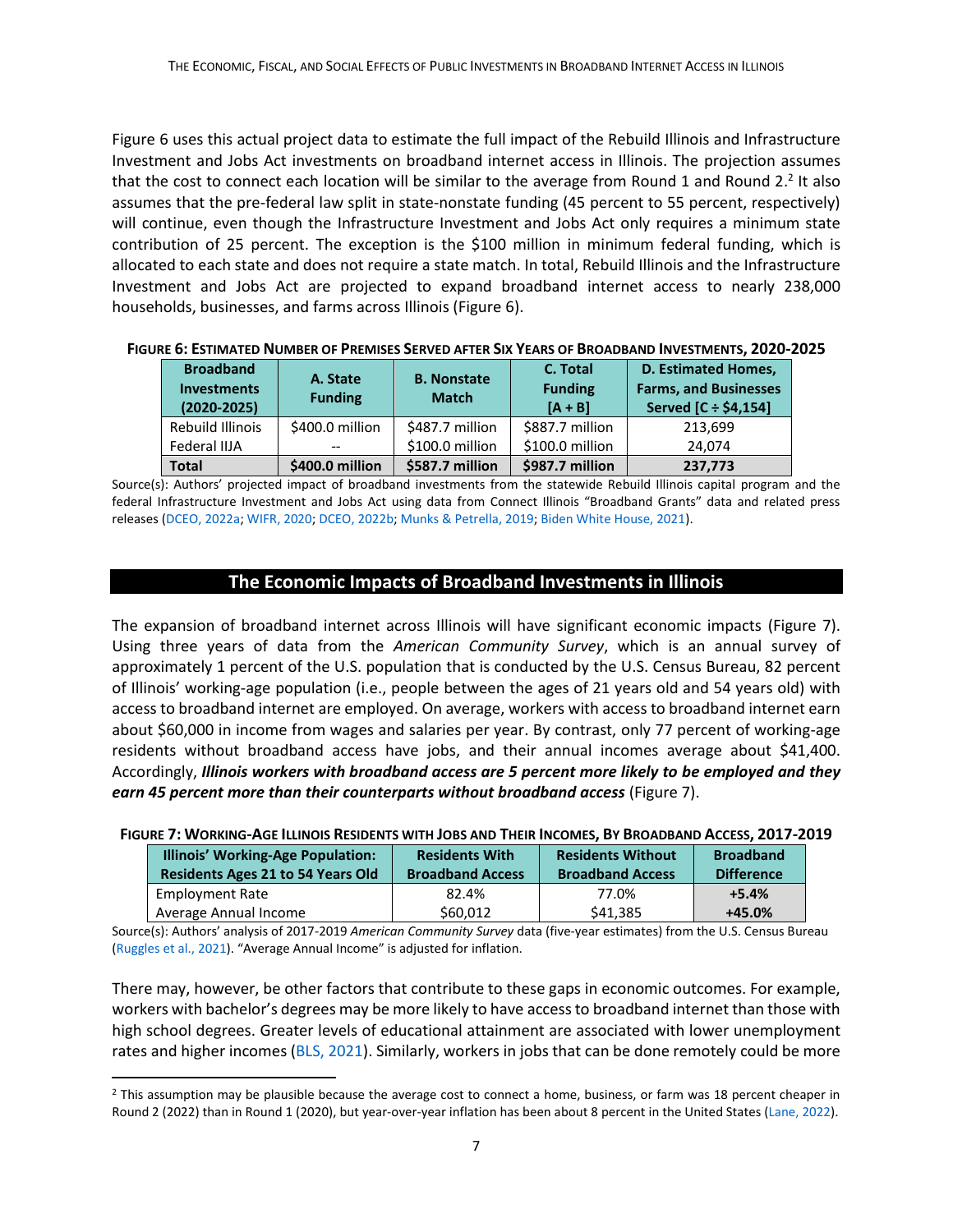likely to have broadband internet at their homes. Remote occupations are generally higher-paying than face-to-face occupations [\(Manzo & Bruno, 2020\)](https://illinoisepi.files.wordpress.com/2020/06/ilepi-pmcr-effects-of-global-pandemic-on-illinois-workers-final-6.4.20.pdf).

Figure 8 uses "regression" analyses to control for these and other observable factors to parse out the unique and independent effect of access to broadband internet on employment and incomes. After accounting for age, racial and ethnic background, gender identification, marital status, household size, veteran status, native-born or foreign-born status, citizenship status, school enrollment status, and level of educational attainment, access to broadband internet is associated with a 1 percent increase in the chances that an Illinois resident is employed. After accounting for occupation, industry, sector of employment, weeks worked over the year, hours worked per week, and the previously mentioned factors, access to broadband internet is associated with an annual income increase for an Illinois worker of 5 percent. Both effects are statistically significant.





**Regression Results on the Impact of Broadband Access**

Source(s): Authors' analysis of 2017-2019 *American Community Survey* data (five-year estimates) from the U.S. Census Bureau [\(Ruggles et al., 2021\)](https://usa.ipums.org/usa/cite.shtml). \*\*\*P≤|0.01|; \*\*P≤|0.05|; \*P≤|0.10|. For full regression results, see Appendix Table B. Income results, which are in inflation-adjusted terms, are converted to percent changes using correct adjustments [\(Kennedy, 1981;](https://www.jstor.org/stable/1806207?refreqid=excelsior%3Aeee9b8c3317764f3573e9668c48bd763) [IDRE, 2021\)](https://stats.idre.ucla.edu/other/mult-pkg/faq/general/faqhow-do-i-interpret-a-regression-model-when-some-variables-are-log-transformed/).

Access to broadband internet raises wages for all workers (Figure 9). After accounting for other factors, broadband internet access is associated with annual income increases of 5 percent for white workers, 7 percent for Black workers, and 3 percent for Hispanic workers. Broadband internet access is also correlated with 6 percent higher incomes for workers living in the City of Chicago, 3 percent higher for workers living in the Chicago suburbs, and 4 percent higher for workers located in the rest of Illinois (or "Downstate"). Each of these results is statistically significant. Importantly, the effect is positive for all workers—regardless of racial and ethnic background or geographic location.

Investments in broadband internet will expand employment and improve worker incomes across Illinois (Figure 10). According to 2019 Census data, there were 5.5 million workers, 12.8 million people, and 5.4 million housing units in Illinois—or 1.03 workers and 2.38 residents per housing unit [\(Census, 2021\)](https://www.census.gov/quickfacts/IL). State and federal investments are projected to expand broadband internet access to nearly 238,000 premises across Illinois, primarily households and farms (see Figure 6). This means that nearly 244,100 currently employed residents will be impacted by the broadband expansion. Based on statistical results that account for other factors, these workers would be likely to experience an average income increase of 5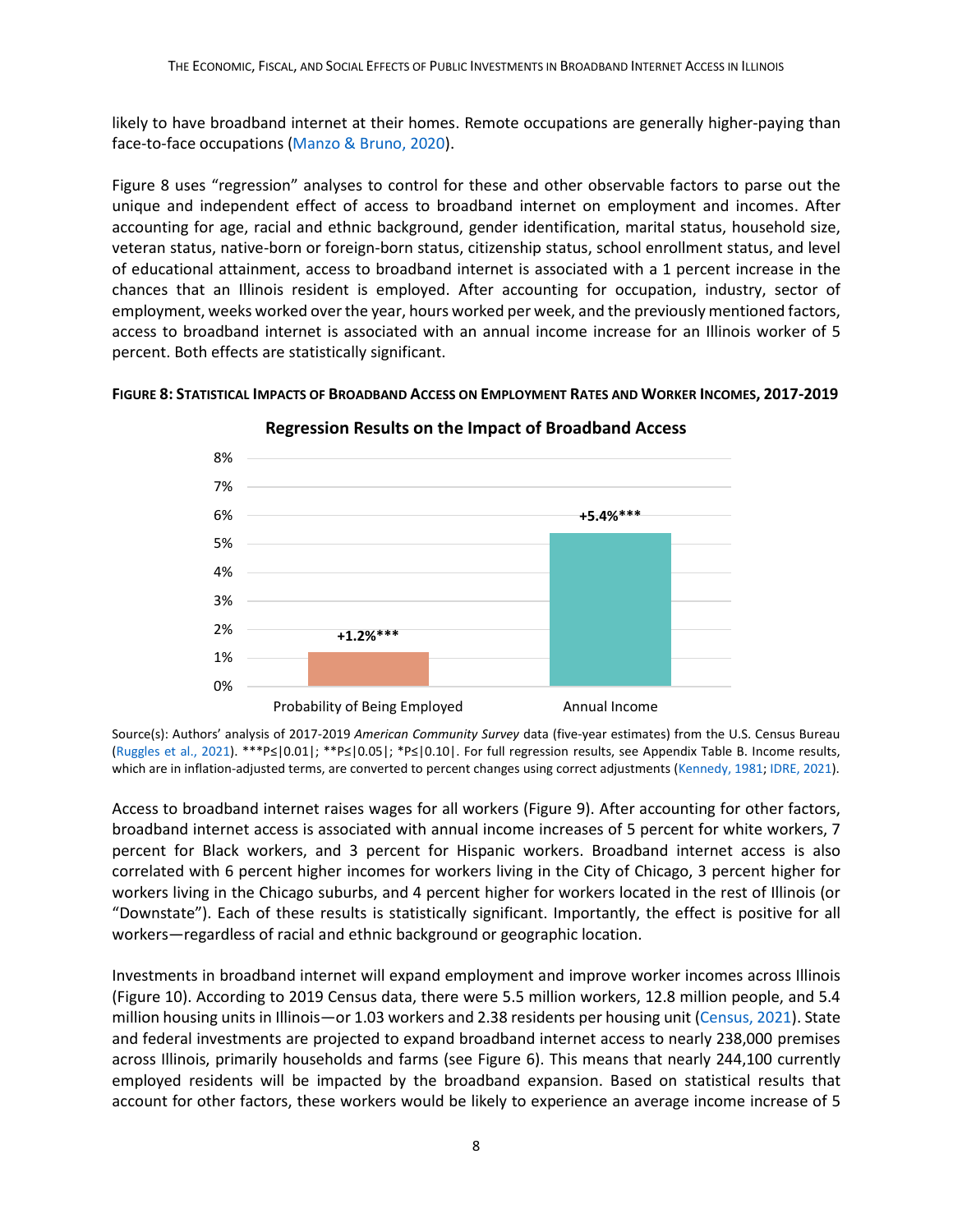percent from the new access to high-speed internet, translating into a gain of over \$2,200 annually per worker. The broadband expansion would also increase employment by 1 percent for the people living on these premises, creating 6,800 new jobs that pay about \$43,600 per year. In total, Illinois' expansion of broadband internet will boost annual labor income by \$843 million (Figure 10).<sup>3</sup>



FIGURE 9: STATISTICAL IMPACTS OF BROADBAND ACCESS ON WORKER INCOMES, BY RACE AND GEOGRAPHY, 2017-2019

**Regression Results on the Impact of Broadband Access on Annual Incomes**

Source(s): Authors' analysis of 2017-2019 *American Community Survey* data (five-year estimates) from the U.S. Census Bureau [\(Ruggles et al., 2021\)](https://usa.ipums.org/usa/cite.shtml). \*\*\*P≤|0.01|; \*\*P≤|0.05|; \*P≤|0.10|. For selected regression results, see Table B in the Appendix. All results, which are in inflation-adjusted terms, are converted to percent changes [\(Kennedy, 1981;](https://www.jstor.org/stable/1806207?refreqid=excelsior%3Aeee9b8c3317764f3573e9668c48bd763) [IDRE, 2021\)](https://stats.idre.ucla.edu/other/mult-pkg/faq/general/faqhow-do-i-interpret-a-regression-model-when-some-variables-are-log-transformed/).

| FIGURE 10: ESTIMATING THE IMPACT OF THE 2020-2025 BROADBAND EXPANSIONS ON WORKER EARNINGS BY 2026 |  |
|---------------------------------------------------------------------------------------------------|--|
|                                                                                                   |  |

| Housing, Economic, or Broadband Metric                                         | <b>Estimate</b>     |
|--------------------------------------------------------------------------------|---------------------|
| A. Housing Units with Expanded Access                                          | 237,773             |
| B. Existing Workers with Expanded Access [A x 1.03 Workers Per Unit]           | 244,053             |
| C. Total People with Expanded Access [A x 2.38 Residents Per Unit]             | 565,410             |
| D. Impact of Broadband on Employment                                           | $+1.2%$             |
| E. New Workers Due to Broadband Expansion [C x D]                              | $+6.823$            |
| F. Average Income of Workers without Broadband                                 | \$41,385            |
| G. Impact of Broadband on Worker Incomes                                       | $+5.4%$             |
| H. Average Income Gain for Workers with Expanded Access [F x G]                | $+ $2,235$          |
| I. Income of Workers with Expanded Access [F + H]                              | \$43,620            |
| J. Change in Worker Earnings for Existing Workers from Expanded Access [B x H] | +\$545.4 million    |
| K. Change in Worker Earnings for New Workers from Expanded Access [E x I]      | $+$ \$297.6 million |
| L. Total Change in Worker Earnings from Broadband Expansion $[J + K]$          | +\$843.0 million    |

Source(s): Authors' projected impact of broadband investments from the statewide Rebuild Illinois capital program and the federal Infrastructure Investment and Jobs Act using data from Connect Illinois "Broadband Grants" data and related press releases as well as 2017-2019 *American Community Survey* data (five-year estimates) from the U.S. Census Bureau [\(DCEO, 2022a;](https://www2.illinois.gov/dceo/ConnectIllinois/Pages/default.aspx) [WIFR, 2020;](https://www.wifr.com/content/news/Gov-Pritzker-announces-50-million-to-kick-off-states-largest-ever-broadband-expansion-571467971.html) [DCEO, 2022b;](https://www2.illinois.gov/IISNews/24432-Gov._Pritzker_Announces_$47_Million_in_Broadband_Capital_Investments.pdf) [Munks & Petrella, 2019;](https://www.chicagotribune.com/politics/ct-jb-pritzker-gambling-construction-bills-gas-tax-signed-20190628-inux5umelbewje5zzdrpphz3ze-story.html) [Biden White House, 2021;](https://www.whitehouse.gov/wp-content/uploads/2021/08/ILLINOIS_The-Infrastructure-Investment-and-Jobs-Act-State-Fact-Sheet.pdf) [Ruggles et al., 2021\)](https://usa.ipums.org/usa/cite.shtml). \*NOTE: All estimates are in current dollars.

<sup>&</sup>lt;sup>3</sup> All estimates are in today's dollars and are not adjusted for projected inflation or projected wage increases.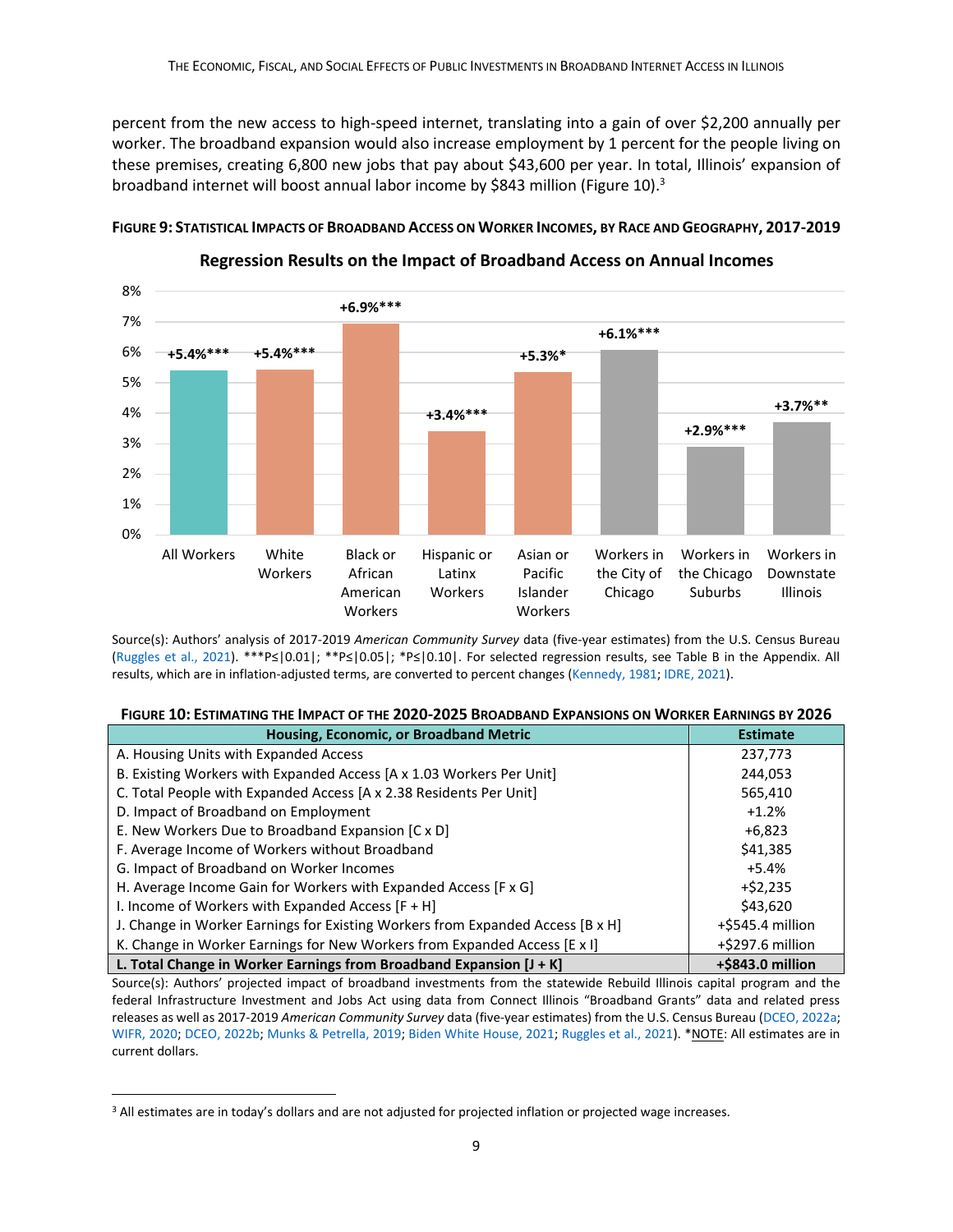This analysis utilizes IMPLAN to assess the short-term and long-term economic impacts of Illinois' investments in broadband internet infrastructure [\(IMPLAN, 2022\)](https://implan.com/). IMPLAN is an industry-standard economic modeling software that inputs U.S. Census Bureau data, accounts for the interrelationship between households and businesses, and follows dollars as they cycle throughout the economy. The economic impact analysis includes \$400 million from the State of Illinois (45 percent) that is matched by \$488 million in federal and other nonstate sources (55 percent) as well as \$100 million in additional federal funds, for a total of \$988 million invested over six years. All estimates are in current dollars.

During the project construction phase, Illinois' broadband investments will save or create about 14,400 jobs, including 5,600 direct jobs for construction and installation workers. Workers on state-funded projects earn prevailing wages, which ensure that they earn middle-class wages and family-supporting benefits, that apprenticeship investments are made to train the next generation of skilled tradespeople, and that tax dollars are more likely to be awarded to local contractors [\(ILEPI, 2022\)](https://illinoisepi.org/focus-areas/prevailing-wage/). The infrastructure investments are also expected to boost economic activity by \$2.6 billion over six years—a multiplier effect of \$2.63 per dollar invested—and expand state and local tax revenues by \$126 million (Figure 11).

| <b>Short-Term Economic Impacts</b><br>of the Construction Phase | <b>Employment</b><br>(Jobs) | <b>Worker Earnings</b><br>(Labor Income) | <b>Total Output</b><br>(Business Sales) | <b>State and Local</b><br><b>Tax Revenues</b> |
|-----------------------------------------------------------------|-----------------------------|------------------------------------------|-----------------------------------------|-----------------------------------------------|
| Direct Industries                                               | $+5.610$                    | +\$419.4 million                         | +\$987.7 million                        | +\$21.4 million                               |
| Indirect Supply Chain Industries                                | $+1.245$                    | +\$98.0 million                          | +\$298.0 million                        | +\$19.8 million                               |
| Induced Consumer Demand                                         | $+7.566$                    | +\$438.1 million                         | +\$1,313.3 million                      | +\$84.8 million                               |
| <b>Totals</b>                                                   | $+14.421$                   | +\$955.5 million                         | +\$2,599.0 million                      | +\$126.0 million                              |

FIGURE 11: SHORT-TERM ECONOMIC AND FISCAL IMPACTS OF BROADBAND INVESTMENTS IN ILLINOIS, 2020-2025

Source(s): Authors' IMPLAN analysis using data from Connect Illinois "Broadband Grants" data as well as 2017-2019 *American Community Survey* data (five-year estimates) from the U.S. Census Bureau [\(IMPLAN, 2022;](https://implan.com/) [DCEO, 2022a;](https://www2.illinois.gov/dceo/ConnectIllinois/Pages/default.aspx) [WIFR, 2020;](https://www.wifr.com/content/news/Gov-Pritzker-announces-50-million-to-kick-off-states-largest-ever-broadband-expansion-571467971.html) [DCEO,](https://www2.illinois.gov/IISNews/24432-Gov._Pritzker_Announces_$47_Million_in_Broadband_Capital_Investments.pdf)  [2022b;](https://www2.illinois.gov/IISNews/24432-Gov._Pritzker_Announces_$47_Million_in_Broadband_Capital_Investments.pdf) [Munks & Petrella, 2019;](https://www.chicagotribune.com/politics/ct-jb-pritzker-gambling-construction-bills-gas-tax-signed-20190628-inux5umelbewje5zzdrpphz3ze-story.html) [Biden White House, 2021;](https://www.whitehouse.gov/wp-content/uploads/2021/08/ILLINOIS_The-Infrastructure-Investment-and-Jobs-Act-State-Fact-Sheet.pdf) [Ruggles et al., 2021\)](https://usa.ipums.org/usa/cite.shtml). \*NOTE: All estimates are in current dollars.

The direct construction and installation phase will save or create jobs for trades workers of all backgrounds (Figure 12). However, across Illinois, Black residents are relatively underrepresented in construction, extraction, installation, repair, and maintenance occupations—7 percent below their share of the overall workforce in Illinois. Hispanic workers are disproportionately employed in these occupations (about 9 percent above their share of the overall workforce) and white workers are overrepresented by about 3 percent. While racial and ethnic diversity on broadband projects in rural areas is likely to mirror these overall statistics, broadband investments in urban communities may offer both job opportunities and new apprenticeship training opportunities for Black residents.

#### FIGURE 12: RACE AND ETHNICITY OF DIRECTLY EMPLOYED WORKERS VS. OVERALL WORKFORCE IN ILLINOIS, 2017-2019

| <b>Workforce Diversity</b><br>by Racial or<br><b>Ethnic Background</b> | <b>Construction, Extraction,</b><br>Installation, Repair, and<br><b>Maintenance Occupations</b> | <b>Total</b><br><b>Employment</b><br>(All Occupations) |
|------------------------------------------------------------------------|-------------------------------------------------------------------------------------------------|--------------------------------------------------------|
| White (non-Hispanic)                                                   | 66.6%                                                                                           | 63.7%                                                  |
| <b>Black or African American</b>                                       | 5.1%                                                                                            | 11.7%                                                  |
| Hispanic or Latinx                                                     | 25.7%                                                                                           | 16.8%                                                  |
| Asian or Pacific Islander                                              | 1.4%                                                                                            | 6.0%                                                   |

Source(s): Authors' analysis of 2017-2019 *American Community Survey* data (five-year estimates) from the U.S. Census Bureau [\(Ruggles et al., 2021\)](https://usa.ipums.org/usa/cite.shtml).

After the construction and installation phase, the \$843 million growth in incomes from 6,800 new jobs and higher earnings for existing workers will increase consumer demand (see Figure 10). Greater levels of employment and additional worker earnings are projected to save or create about 4,500 additional jobs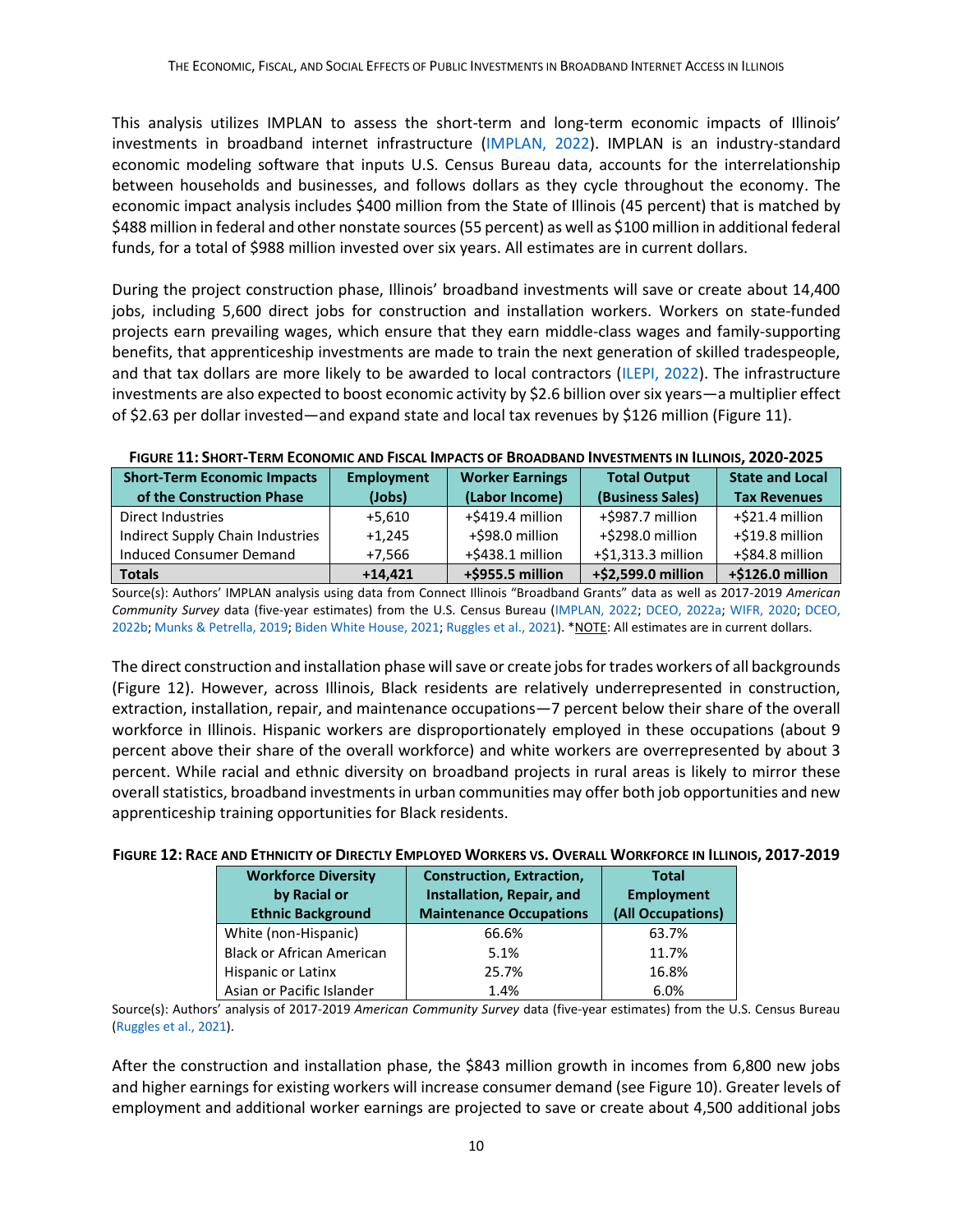across Illinois and generate \$51 million in state and local tax revenues annually. Consequently, the broadband expansions will annually grow employment by 11,400 jobs, the economy by nearly \$2.0 billion, and state and local tax revenues by \$77 million (Figure 13).

| <u>HOOKE 19. ANNOAL INII ACID OF DROADDAND INVESTINENTS AFTER CONSTRUCTION, IEENOIS, EUEU AND DETOND</u> |                             |                                          |                                         |                                               |  |  |
|----------------------------------------------------------------------------------------------------------|-----------------------------|------------------------------------------|-----------------------------------------|-----------------------------------------------|--|--|
| <b>Annual Economic Impacts of</b><br><b>Wage and Employment Gains</b>                                    | <b>Employment</b><br>(Jobs) | <b>Worker Earnings</b><br>(Labor Income) | <b>Total Output</b><br>(Business Sales) | <b>State and Local</b><br><b>Tax Revenues</b> |  |  |
| Direct Impact                                                                                            | $+6.823$                    | +\$843.0 million                         | +\$1,201.3 million                      | \$20.0 million                                |  |  |
| Indirect Supply Chain Industries                                                                         |                             | SO.                                      |                                         | S0                                            |  |  |
| Induced Consumer Demand                                                                                  | $+4.530$                    | +\$262.3 million                         | +\$786.8 million                        | +\$50.8 million                               |  |  |
| <b>Totals</b>                                                                                            | $+11,353$                   | +\$1,105.3 million                       | $+$1,988.1$ million                     | +\$76.8 million                               |  |  |

#### FIGURE 13: ANNUAL IMPACTS OF BROADBAND INVESTMENTS AFTER CONSTRUCTION, ILLINOIS, 2026 AND BEYOND

Source(s): Authors' IMPLAN analysis using data from Connect Illinois "Broadband Grants" data as well as 2017-2019 *American Community Survey* data (five-year estimates) from the U.S. Census Bureau [\(IMPLAN, 2022;](https://implan.com/) [DCEO, 2022a;](https://www2.illinois.gov/dceo/ConnectIllinois/Pages/default.aspx) [WIFR, 2020;](https://www.wifr.com/content/news/Gov-Pritzker-announces-50-million-to-kick-off-states-largest-ever-broadband-expansion-571467971.html) [DCEO,](https://www2.illinois.gov/IISNews/24432-Gov._Pritzker_Announces_$47_Million_in_Broadband_Capital_Investments.pdf)  [2022b;](https://www2.illinois.gov/IISNews/24432-Gov._Pritzker_Announces_$47_Million_in_Broadband_Capital_Investments.pdf) [Munks & Petrella, 2019;](https://www.chicagotribune.com/politics/ct-jb-pritzker-gambling-construction-bills-gas-tax-signed-20190628-inux5umelbewje5zzdrpphz3ze-story.html) [Biden White House, 2021;](https://www.whitehouse.gov/wp-content/uploads/2021/08/ILLINOIS_The-Infrastructure-Investment-and-Jobs-Act-State-Fact-Sheet.pdf) [Ruggles et al., 2021\)](https://usa.ipums.org/usa/cite.shtml). \*NOTE: All estimates are in current dollars.

Investments in broadband internet access spurred by the statewide Rebuild Illinois capital program and the federal Infrastructure Investment and Jobs Act are expected to have large positive economic impacts in Illinois and pay for themselves in a relatively short period of time (Figures 11 and 13). In total, expanding broadband in Illinois will create about 24,800 jobs, including 14,400 jobs during construction and 11,400 jobs after construction. The investments will boost labor income and promote business activity. State and local tax revenues—mostly from income, sales, and property taxes—will increase by \$126 million during the construction and installation phase and \$77 million every year after that (in today's dollars). This means that the state's initial \$400 million in investments is anticipated to be fully paid for just four years after construction of the expanded broadband infrastructure.

#### FIGURE 14: ESTIMATING THE DIGITAL DIVIDE IN 2026 AFTER THE BROADBAND EXPANSIONS, WITHOUT FURTHER ACTION

| <b>Economic and Broadband Estimates</b>                                | <b>Population</b> | <b>Workers</b> |
|------------------------------------------------------------------------|-------------------|----------------|
| A. Approximate Number of People in Illinois                            | 12.8 million      | 5.5 million    |
| B. Share with Broadband Access                                         | 83.0%             | 84.5%          |
| C. Number with Broadband Access                                        | 10.6 million      | 4.7 million    |
| D. New People with Broadband Access After Expansion                    | 565,410           | 244,053        |
| E. New Share with Broadband Access After Expansion $[(C + D) \div A]$  | 87.4%             | 88.9%          |
| F. Change in the Share with Broadband Expansion $[E - B]$              | $+4.4\%$          | +4.4%          |
| G. Share of People without Broadband Access After Expansion [100% - E] | 12.6%             | 11.1%          |
| H. Estimated People without Broadband Access After Expansion [G x A]   | 1,608,673         | 613,551        |
| I. Estimated Additional Cost to Fully Connect Illinois*                | \$2.81 billion    |                |

Source(s): Authors' projected impact of broadband investments from the statewide Rebuild Illinois capital program and the federal Infrastructure Investment and Jobs Act using data from Connect Illinois "Broadband Grants" data and related press releases as well as 2017-2019 *American Community Survey* data (five-year estimates) from the U.S. Census Bureau [\(DCEO, 2022a;](https://www2.illinois.gov/dceo/ConnectIllinois/Pages/default.aspx) [WIFR, 2020;](https://www.wifr.com/content/news/Gov-Pritzker-announces-50-million-to-kick-off-states-largest-ever-broadband-expansion-571467971.html) [DCEO, 2022b;](https://www2.illinois.gov/IISNews/24432-Gov._Pritzker_Announces_$47_Million_in_Broadband_Capital_Investments.pdf) [Munks & Petrella, 2019;](https://www.chicagotribune.com/politics/ct-jb-pritzker-gambling-construction-bills-gas-tax-signed-20190628-inux5umelbewje5zzdrpphz3ze-story.html) [Biden White House, 2021;](https://www.whitehouse.gov/wp-content/uploads/2021/08/ILLINOIS_The-Infrastructure-Investment-and-Jobs-Act-State-Fact-Sheet.pdf) [Ruggles et al., 2021\)](https://usa.ipums.org/usa/cite.shtml). Estimates were calculated prior to the U.S. Census Bureau report suggesting that Illinois' population was undercounted in the 2020 Census and is likely over 13 million people [\(Hill et al., 2022;](https://www2.census.gov/programs-surveys/decennial/coverage-measurement/pes/census-coverage-estimates-for-people-in-the-united-states-by-state-and-census-operations.pdf) [Ramos & Armentrout, 2022\)](https://chicago.suntimes.com/2022/5/19/23131741/illinois-2020-census-undercount-population-gain-pritzker-welch-democrats-republican-trump?fbclid=IwAR0hvUGu4QQ-Z9XOdJsSwqJGzXMFjyQTXubTUym8gm10oiNZiu5CBZ9v8YU). \*The math is 1,608,673 people divided by 2.38 residents per unit multiplied by the \$4,154 cost to connect each unit:  $(1,608,673 \div 2.38)$  x \$4,154 = \$2.81 billion.

However, despite historic levels of infrastructure investment, Illinois will still have unmet broadband infrastructure needs (Figure 14). Currently, 83 percent of Illinois residents and nearly 85 percent of Illinois workers report having access to high-speed broadband internet, according to the U.S. Census Bureau. Funding from the Rebuild Illinois capital program and from the Infrastructure Investment and Jobs Act will extend access to an additional 4 percent of Illinois residents and workers. This will leave about 13 percent of all Illinois residents and 11 percent of all Illinois workers without access to broadband internet unless internet service providers or policymakers find other ways to address this infrastructure deficit. Those left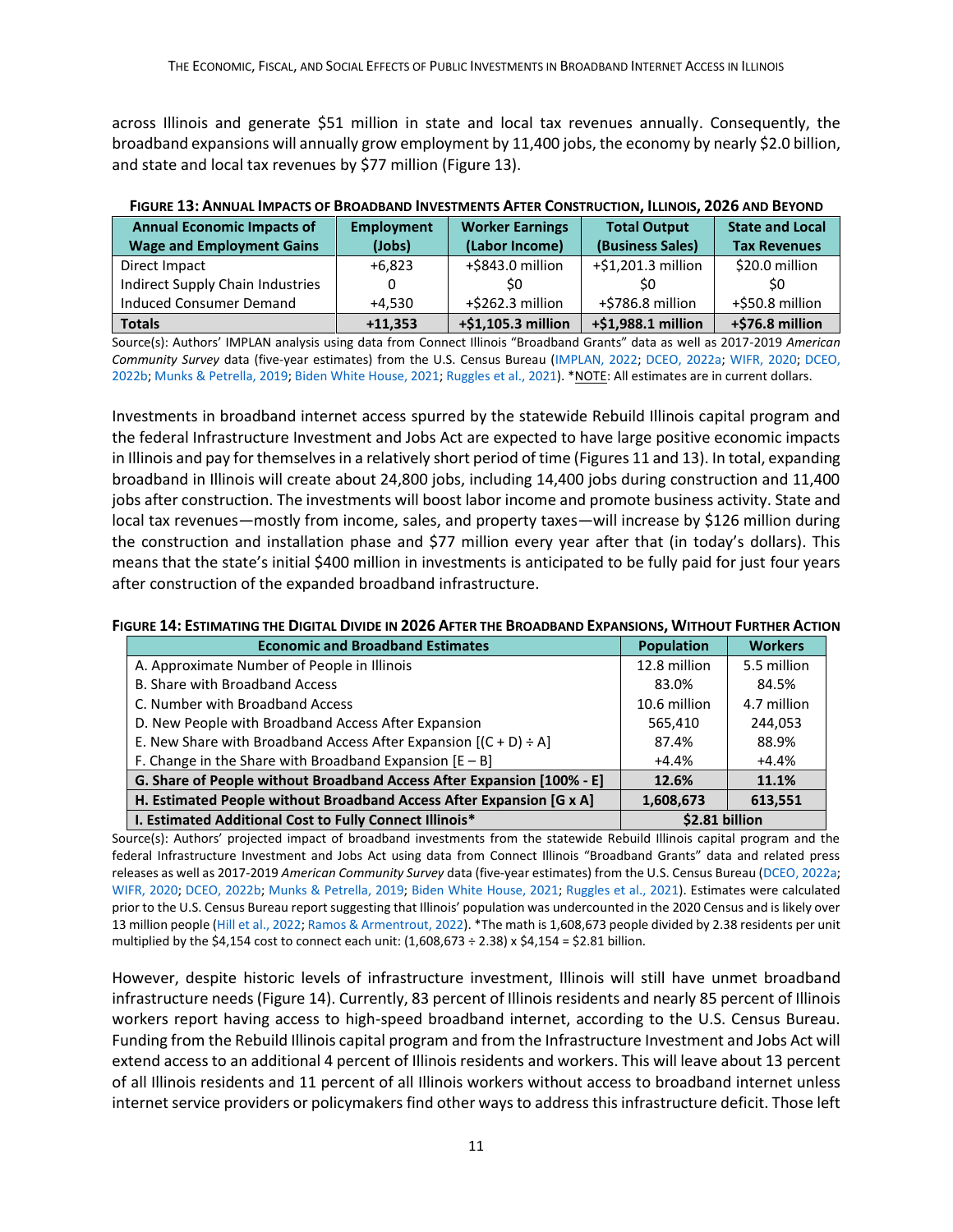out are likely to continue to be disproportionately Black, Hispanic, and low-income households. Based on average costs and the remaining need according to U.S. Census Bureau estimates, it would cost \$2.8 billion—in current dollars—to fully connect all Illinois residents to reliable high-speed internet (Figure 14).

## **Social Benefits of Broadband Investments in Illinois**

Location inequality stems from uneven distribution of networks across Illinois. Affluent communities and densely populated areas were developed first for internet infrastructure. Rural areas were more expensive to serve, with fewer people to share in the cost of laying cable to each household. The result has been that high-income and urban areas tend to have faster and better broadband service than lowincome and rural communities. This has partially contributed to a "brain drain," or out-migration of college-educated individuals from rural areas to urban areas, across the United States [\(AESE, 2022\)](https://aese.psu.edu/nercrd/community/rural-brain-drain). Between 2010 and 2020, the City of Chicago added nearly 51,000 residents and the collar suburbs added over 78,000 residents, while Downstate lost more than 147,000 residents, according to the 2020 Census (Figure 15). However, a post-Census review by the U.S. Census Bureau found that Illinois' population was likely undercounted by 2 percent, meaning that Illinois actually has around 13 million residents [\(Hill et al.,](https://www2.census.gov/programs-surveys/decennial/coverage-measurement/pes/census-coverage-estimates-for-people-in-the-united-states-by-state-and-census-operations.pdf)  [2022;](https://www2.census.gov/programs-surveys/decennial/coverage-measurement/pes/census-coverage-estimates-for-people-in-the-united-states-by-state-and-census-operations.pdf) [Ramos & Armentrout, 2022\)](https://chicago.suntimes.com/2022/5/19/23131741/illinois-2020-census-undercount-population-gain-pritzker-welch-democrats-republican-trump?fbclid=IwAR0hvUGu4QQ-Z9XOdJsSwqJGzXMFjyQTXubTUym8gm10oiNZiu5CBZ9v8YU). While correcting for this undercount may change the estimates in Figure 15, it does not change the fact that the rural parts of the state are generally stagnant or losing in population while the Chicago metropolitan area is growing.

| <b>Population Estimates</b>         | 2010 Census | 2020 Census | Change (#) | Change (%) |
|-------------------------------------|-------------|-------------|------------|------------|
| <b>Illinois</b>                     | 12.830.632  | 12.812.508  | $-18.124$  | $-0.1%$    |
| City of Chicago                     | 2,695,598   | 2,746,388   | +50.790    | $+1.9%$    |
| Chicago Suburbs and Collar Counties | 5,621,052   | 5.699.478   | +78.426    | $+1.4%$    |
| Downstate                           | 4,513,982   | 4,366,642   | -147,340   | $-3.3%$    |

FIGURE 15: POPULATION CHANGES BETWEEN THE 2010 CENSUS AND THE 2020 CENSUS IN ILLINOIS, BY GEOGRAPHY

Source(s): Authors' reproduction of Census QuickFacts data for "Illinois; Chicago City, Illinois" and for "Kane County, Illinois; Will County, Illinois; DuPage County, Illinois; Lake County, Illinois; McHenry County, Illinois; Cook County, Illinois." [\(Census, 2022a;](https://www.census.gov/quickfacts/fact/table/IL,chicagocityillinois/PST045221) [Census, 2022b\)](https://www.census.gov/quickfacts/fact/table/kanecountyillinois,willcountyillinois,dupagecountyillinois,lakecountyillinois,mchenrycountyillinois,cookcountyillinois/PST045221). NOTE: All six counties in the Chicago metropolitan area—Cook (+1.4 percent), DuPage (+1.7 percent), Kane (+0.2 percent), Lake (+1.5 percent), McHenry (+0.5 percent), and Will (+2.8 percent)—added population between the 2010 Census and the 2020 Census. Estimates were calculated prior to the U.S. Census Bureau report suggesting that Illinois' population was undercounted in the 2020 Census and is likely over 13 million people [\(Hill et al., 2022;](https://www2.census.gov/programs-surveys/decennial/coverage-measurement/pes/census-coverage-estimates-for-people-in-the-united-states-by-state-and-census-operations.pdf) [Ramos & Armentrout, 2022\)](https://chicago.suntimes.com/2022/5/19/23131741/illinois-2020-census-undercount-population-gain-pritzker-welch-democrats-republican-trump?fbclid=IwAR0hvUGu4QQ-Z9XOdJsSwqJGzXMFjyQTXubTUym8gm10oiNZiu5CBZ9v8YU).

Investments in broadband infrastructure can help address this urban-rural divide. First, broadband investments will benefit Illinois' farmers. Modern farming is more intertwined with technology than ever before, with farmers relying on broadband just as much as they do highways, railroads, and waterways [\(FB, 2022](https://www.fb.org/issues/infrastructure/broadband/)). Today's farmers utilize global positioning system (GPS) guided tractors, GPS sensors, remotecontrolled equipment, and automated technologies to grow crops and support livestock. Broadband investments in rural communities—and in particular those that connect unserved farms—can improve crop yields and agricultural productivity. Second, the increased ability to work-from-home has caused more workers to consider relocating to rural communities and the suburbs [\(Markarian, 2021\)](https://www.forbes.com/sites/forbesrealestatecouncil/2021/04/23/the-effects-of-remote-work-on-real-estate-across-the-us/?sh=16bb804062a3). Expanding access to broadband infrastructure can entice remote workers who prefer small-town living to relocate to rural Illinois, potentially reversing the population losses and stagnation in Downstate communities.

Within urban areas, investments in broadband infrastructure can also address racial disparities. In the Chicago metropolitan area, nine-in-ten white (90 percent) and Asian and Pacific Islander residents (91 percent) have access to broadband internet compared with fewer than eight-in-ten Black (78 percent) and Hispanic (79 percent) residents (Figure 16). Recent research has also revealed that nearly one-in-five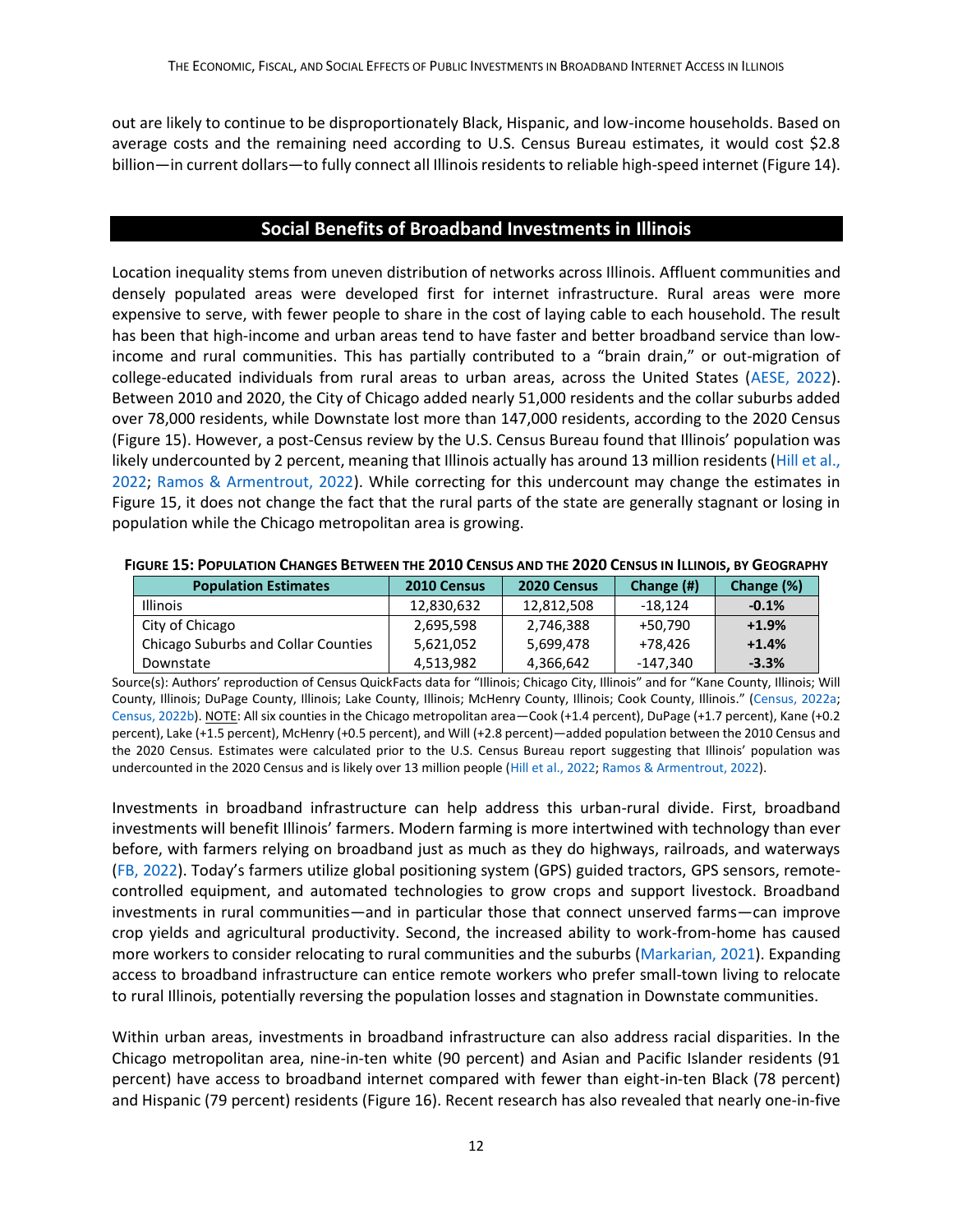Chicago students lacks access to broadband, with the largest gaps in internet connectivity in the south and west sides of the city. Fully 46 percent of children lack broadband access in the West Englewood neighborhood of Chicago [\(KFC-MPC, 2020\)](https://static1.squarespace.com/static/5b212dce5417fcd9ddec5349/t/5ea198c8f3110c4651d9db54/1587648715787/2-2020-Internet+Connectivity-FINAL.pdf).



FIGURE 16: SHARE OF THE CHICAGO AREA'S POPULATION REPORTING BROADBAND ACCESS, BY RACE OR ETHNICITY

**Share Reporting Broadband Access to the U.S. Census Bureau**

Source(s): Authors' analysis of 2017-2019 *American Community Survey* data (five-year estimates) from the U.S. Census Bureau [\(Ruggles et al., 2021\)](https://usa.ipums.org/usa/cite.shtml).





Source(s): Authors' reproductions of 2019 data in "The Illinois Broadband Map" from the Connect Illinois at the Illinois Department of Commerce and Economic Opportunity (left) and the 2020 "Firsthand Segregation" map (right) publicized by *WTTW News* with credit to Charmaine Runes and Pat Sier of *South Side Weekly* [\(Connect Illinois, 2022;](https://gis.connectednation.org/portal/apps/webappviewer/index.html?id=caedfe7ce8924660a4ce62de6a75a7fd) [Cherone, 2022\)](https://interactive.wttw.com/firsthand/segregation/how-did-chicago-become-so-segregated-by-inventing-modern-segregation).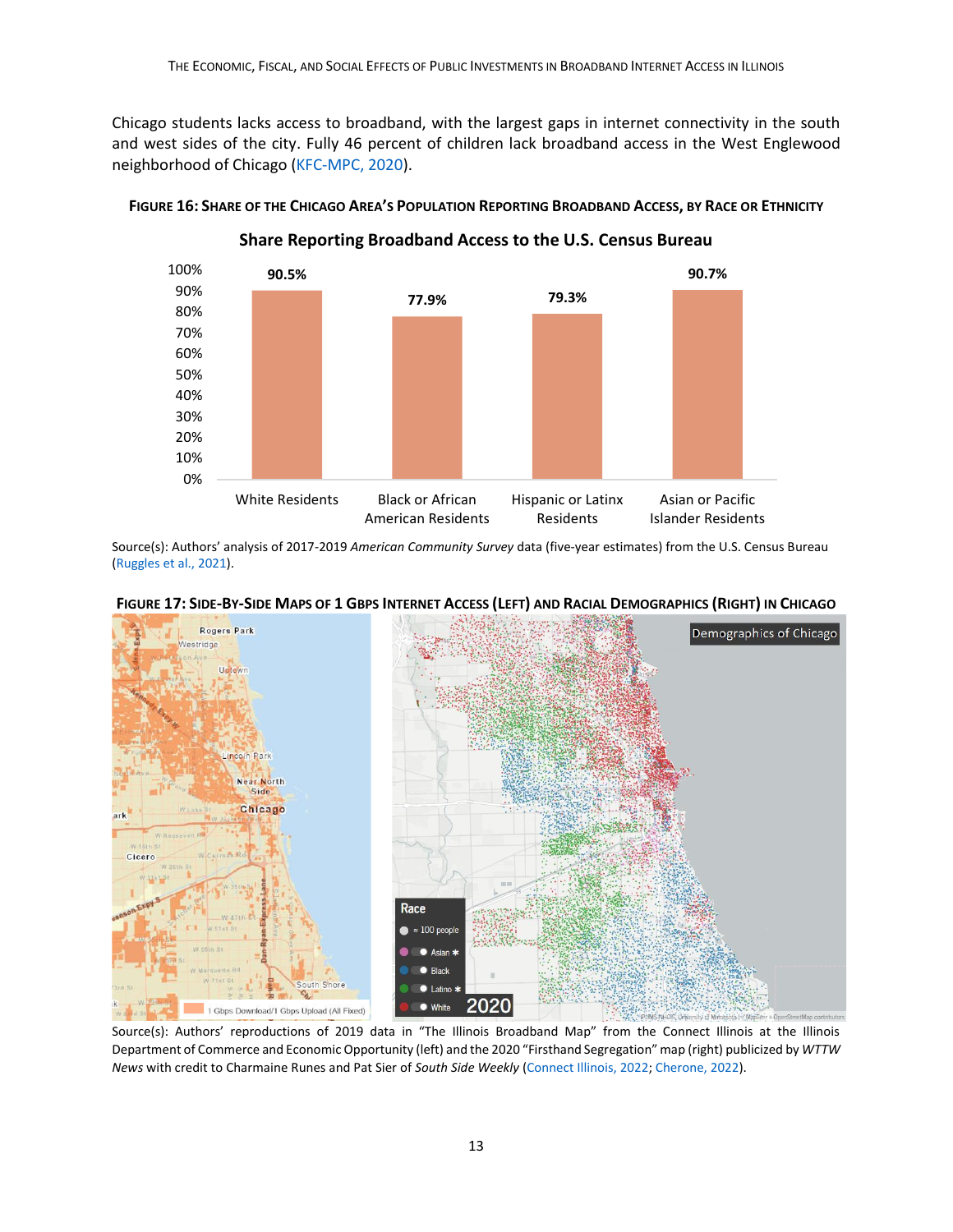Figure 17 illustrates and juxtaposes the access to 1 Gbps internet service with the segregated racial and ethnic demographics within the City of Chicago. Generally speaking, high-speed 1 Gbps download and upload speeds are most available in the northern and northwest areas of the city, where communities are predominantly white. On the south and west sides of the City of Chicago, which are majority Black, there is a noticeable lack of 1 Gbps broadband internet access. Areas with high Hispanic populations are more mixed but tend to also lack 1 Gbps internet, especially relative to predominantly white neighborhoods (Figure 17). Expanding broadband access to unserved and underserved communities can close racial digital divides.

Access to reliable high-speed internet can improve the health of Illinois residents. Humans are social beings who communicate with one another. The internet allows communication through messaging, emails, videos, and other modes. In addition to facilitating social interaction, the technology is an asset for people who live in remote areas, people who are isolated, and people who are ill. The availability of reliable high-speed internet may thus have the intangible benefit of improving mental health and access to preventative telehealth services, in addition to financial benefits around work and commerce.

Telehealth and telemedicine, or the delivery of health services over the internet, has been essential for doctors and patients to interact without risking exposure to the COVID-19 virus. Practitioners can share information quickly regardless of geographic location if they have access to broadband internet. Telehealth also allows people to interact with health practitioners who otherwise may not be available, such as by connecting rural residents to specialists in urban centers without travel. With Illinois' rural areas facing challenges in attracting and retaining health care workers, augmented telehealth infrastructure is one way to improve access to medical and behavioral health specialists [\(SIU Medicine,](https://icahn.org/wp-content/uploads/2021/10/RHS_Rural_Health_Workforce.pdf)  [2021\)](https://icahn.org/wp-content/uploads/2021/10/RHS_Rural_Health_Workforce.pdf).

Finally, the pandemic revealed that Illinois is not prepared for remote learning. In the 2020-2021 school year, student enrollment declined by 4 percent and one-in-five students was chronically absent (Dey, [2021\)](https://chicago.suntimes.com/education/2021/10/29/22752769/illinois-school-report-card-student-absences-test-scores-pandemic-cps). Compared with the 2018-2019 school year two years before, 17 percent fewer students met gradelevel standards for English and 18 percent fewer students met grade-level standards for math [\(Dey, 2021\)](https://chicago.suntimes.com/education/2021/10/29/22752769/illinois-school-report-card-student-absences-test-scores-pandemic-cps). Children with poor, slow, or no internet access likely fared even worse. While this "forced experiment" in remote learning produced negative outcomes, some districts may continue to turn to remote learning in special circumstances. For example, schools may go to remote learning on snowy days instead of canceling classes and making up the day in the summer. Expanding access to broadband internet can reduce the number of students who are left behind when these special circumstances arise.

## **Conclusion**

Access to reliable high-speed internet has become an essential part of commercial activity and daily life. Illinois will be investing \$500 million in broadband infrastructure—and upwards of \$1 billion after federal and nonstate matching—to expand this access to rural and low-income communities across the state. These public investments will raise worker incomes, create jobs, expand business activity, and generate additional state and local tax revenues while addressing digital divides within the State of Illinois. However, despite historic public investments, nearly \$3 billion will be needed in additional private or government funding to connect the 13 percent of Illinois residents who will still be without access. Those left without access will disproportionately be Black, Hispanic, and low-income households. Additional steps can be taken to expand high-speed internet access in, and employ more residents from, these communities to help diversify the skilled trades in Illinois.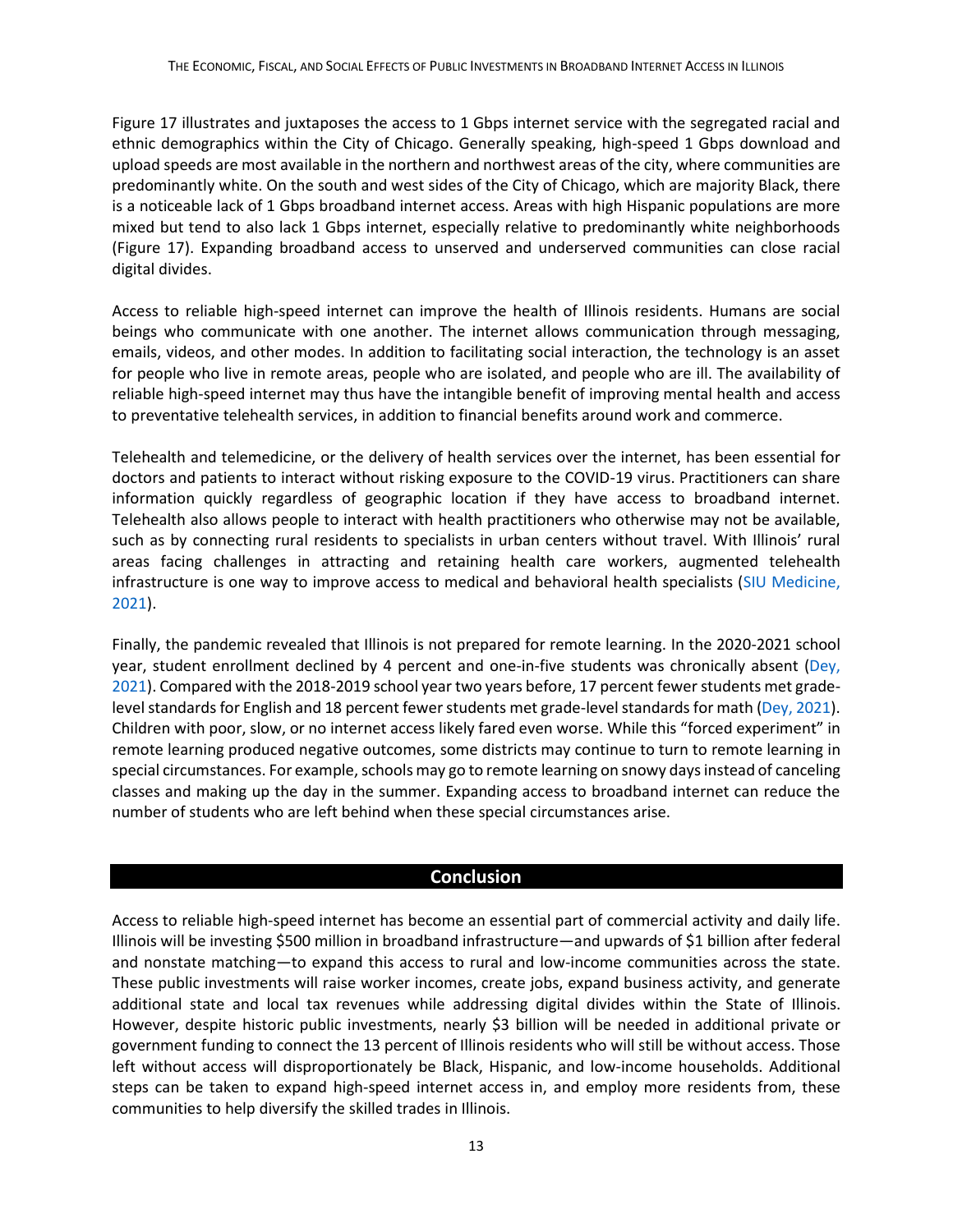#### **Sources**

Biden White House. [\(2021\)](https://www.whitehouse.gov/wp-content/uploads/2021/08/ILLINOIS_The-Infrastructure-Investment-and-Jobs-Act-State-Fact-Sheet.pdf). *The Infrastructure Investment and Jobs Act will Deliver for Illinois.*

Bureau of Labor Statistics (BLS). [\(2021](https://www.bls.gov/emp/chart-unemployment-earnings-education.htm)). "Education Pays." U.S. Department of Labor.

- Census. [\(2022](https://www.census.gov/quickfacts/fact/table/IL,chicagocityillinois/PST045221)) (a). "QuickFacts: Illinois; Chicago City, Illinois." U.S. Census Bureau.
- Census. [\(2022](https://www.census.gov/quickfacts/fact/table/kanecountyillinois,willcountyillinois,dupagecountyillinois,lakecountyillinois,mchenrycountyillinois,cookcountyillinois/PST045221)) (b). "QuickFacts: Kane County, Illinois; Will County, Illinois; DuPage County, Illinois; Lake County, Illinois; McHenry County, Illinois; Cook County, Illinois." U.S. Census Bureau.
- Census. [\(2021\)](https://www.census.gov/quickfacts/IL). "QuickFacts: Illinois." U.S. Census Bureau.
- Cherone, Heather. [\(2022](https://interactive.wttw.com/firsthand/segregation/how-did-chicago-become-so-segregated-by-inventing-modern-segregation)). "How Did Chicago Become So Segregated? By Inventing Modern Segregation." *WTTW News*.
- Connect Illinois. [\(2022](https://gis.connectednation.org/portal/apps/webappviewer/index.html?id=caedfe7ce8924660a4ce62de6a75a7fd)). "The Illinois Broadband Map." Illinois Department of Commerce and Economic Opportunity.
- Day, Sneha. [\(2021](https://chicago.suntimes.com/education/2021/10/29/22752769/illinois-school-report-card-student-absences-test-scores-pandemic-cps)). "Student Absences Rose, Test Scores Dropped During Pandemic, New Illinois Report Card Shows." *Chicago Sun-Times*.
- Department of Agriculture, Economics, Sociology, and Education (AESE). [\(2022](https://aese.psu.edu/nercrd/community/rural-brain-drain)). "Resources for Addressing 'Brain Drain' from Rural Communities." Penn State University.
- Farm Bureau (FB). [\(2022](https://www.fb.org/issues/infrastructure/broadband/)). "Rural Broadband." American Farm Bureau Federation.
- Gonsalves, Sean. [\(2021](https://muninetworks.org/content/why-253-broadband-not-sufficient)). "Why 25/3 Broadband is Not Sufficient." Institute for Local Self-Reliance.
- Hill, Courtney; Krista Heim, Jinhee Hong, and Nam Phan. [\(2022\)](https://www2.census.gov/programs-surveys/decennial/coverage-measurement/pes/census-coverage-estimates-for-people-in-the-united-states-by-state-and-census-operations.pdf). *Census Coverage Estimates for People in the United States by State and Census Operations: 2020 Post-Enumeration Survey Estimation Report*. U.S. Census Bureau.
- Horrigan, John; Brian Whitacre; Colin Rhinesmith. [\(2020\)](https://www2.illinois.gov/dceo/ConnectIllinois/Documents/BAC%20Broadband%20Affordability%20Study.pdf?utm_source=sendgrid&utm_medium=email&utm_campaign=Newsletters). *Universal Broadband in Illinois: Studying the Costs of Providing Free and Affordable Service for All Residents.* Oklahoma State University; Simmons University.
- Illinois Department of Commerce and Economic Opportunity (DCEO). [\(2020\)](https://www2.illinois.gov/dceo/ConnectIllinois/Documents/Connect%20Illinois%20Rd%201%20Summaries.pdf). *Connect Illinois 2020 Round 1 Projects.* Office of Broadband. State of Illinois.
- Illinois Department of Commerce and Economic Opportunity (DCEO). [\(2022\)](https://www2.illinois.gov/dceo/ConnectIllinois/Pages/default.aspx) (a). "Connect Illinois Broadband Expansion." State of Illinois.
- Illinois Department of Commerce and Economic Opportunity (DCEO). [\(2022\)](https://www2.illinois.gov/IISNews/24432-Gov._Pritzker_Announces_$47_Million_in_Broadband_Capital_Investments.pdf) (b). *Gov. Pritzker Announces \$47 Million in Broadband Capital Investments to Advance State's Largest-Ever Broadband Expansion.* Office of the Governor. State of Illinois.
- Illinois Department of Commerce and Economic Opportunity (DCEO). [\(2022\)](https://www2.illinois.gov/dceo/AboutDCEO/GrantOpportunities/Pages/2366-2005--2681-2006.aspx) (c). "Connect Illinois Broadband Grant Program (Notice of Funding Opportunities 2366-2005 & 2681-2006)*.*" State of Illinois.

Illinois Economic Policy Institute (ILEPI). [\(2022](https://illinoisepi.org/focus-areas/prevailing-wage/)). "Prevailing Wage."

- IMPLAN. [\(2022\)](https://implan.com/). IMPLAN System (Data and Software). www.IMPLAN.com.
- Institute for Digital Research and Education (IDRE). [\(2021](https://stats.idre.ucla.edu/other/mult-pkg/faq/general/faqhow-do-i-interpret-a-regression-model-when-some-variables-are-log-transformed/)). "FAQ How Do I Interpret a Regression Model When Some Variables Are Log Transformed?" University of California, Los Angeles.

Kahan, John and Juan Lavista Ferres. [\(2021\)](https://github.com/microsoft/USBroadbandUsagePercentages). "United States Broadband Usage Percentages Dataset*.*" Microsoft.

- Kennedy, Peter. [\(1981](https://www.jstor.org/stable/1806207?refreqid=excelsior%3Aeee9b8c3317764f3573e9668c48bd763)). "Estimation with Correctly Interpreted Dummy Variables in Semilogarithmic Equations." *American Economic Review*, 71(4): 801.
- Kids First Chicago Metropolitan Planning Council. [\(2020\)](https://static1.squarespace.com/static/5b212dce5417fcd9ddec5349/t/5ea198c8f3110c4651d9db54/1587648715787/2-2020-Internet+Connectivity-FINAL.pdf). *Digital Equity in Education in the Coronavirus Era.*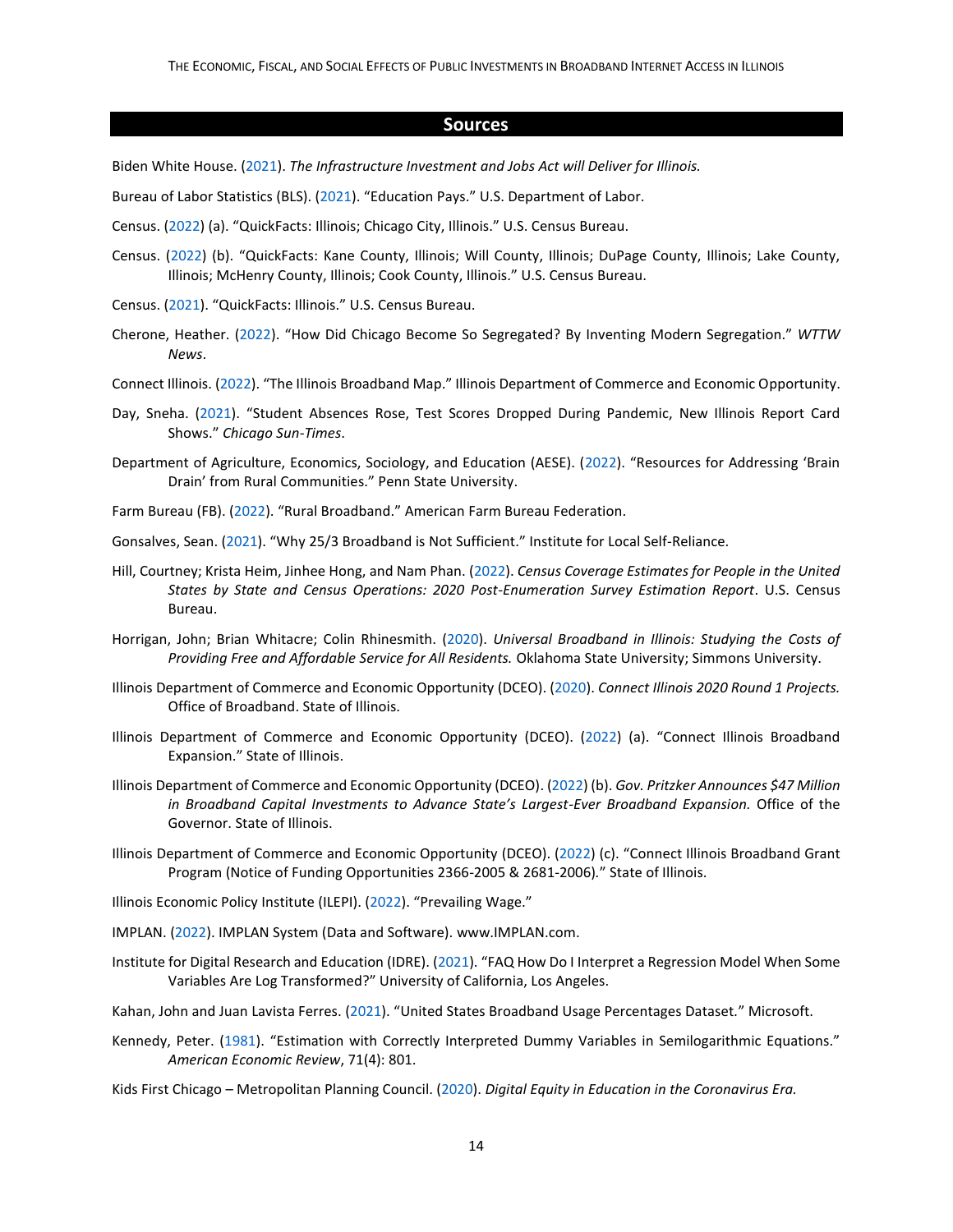- Koutroumpis, Pantelis. [\(2009\)](https://pdf.sciencedirectassets.com/271735/1-s2.0-S0308596109X00078/1-s2.0-S0308596109000767/main.pdf?X-Amz-Security-Token=IQoJb3JpZ2luX2VjECQaCXVzLWVhc3QtMSJIMEYCIQCI0YpR3Aprq8UcPLuUWYexFgdqSpxrwBZQXGwEjdnpWgIhAO8ryHQGq740KG3az6dWzb%2FGuCZ0SLD7w8NFUDgPUM4yKvoDCH0QBBoMMDU5MDAzNTQ2ODY1IgyGiCjNb8NC7VpjIRMq1wMtkMOwIKFgoiqf%2FeFwlndoz5DFb4cWxuk63IjvadEfFoZdkr4rAFIp3Is0IJoqUxp0aEGU3vG1wq5JbjUtC%2F32eJus5JTemjpwTy%2FbfBa22%2FkdZU5ubtrPoiQa7L4HhUblHQxIQCYTwm9w75xm6llWvdp4I1BouW7NDunNsbtwS0bLAKF6LE%2FHrCWty9Zw1qN6tG2CuKH15OwpAxJXs7YDQpj6dISQa6EmoNjYikGiLAtVqmfI%2Bmbo2zmvv%2FDCiW7MIEmlnum0QMXKunBbNnAx%2BZRMcqwcuRvKCR4guAvFZhyUFSGKVQjuUqXbL%2FqOlcW85Cc8J1A8%2Bg1o4dvmzDpHWv%2BAxlUnm5dCtTCvKSz%2BRPSjIvrXl0K5XdhL5MoHNzSxHaH8B057SNE4RDOD3oyCdjaRtg4mvwk4xmhpquOwJMG4cDki6%2FNa7Y2hb0ZEV8RAZrEfPIGL1wwX4zgLaDKtzrvsaHXHn3UvRr3mK0KCYChPRhGphZklulkjHSbChaiZItQoapnkSDpB%2BciuYU4raiZwVyJ2yjmJzGNsPXSQz%2FvcemDwpwmjXMkxMpAhrPo3bZX31dlz3ah3OGUHHY2C8k516MeoYHD2r3XOiD8H9nfa0wgbHaUw2KXakAY6pAFAyHyo84aqD1GaMrP97Caq7S%2FY9PuTd67seQjAdgkujoxJFXcqoCDFMnEgRu2tkAUaTkvf6mEX8K2d%2FLtIUB0hF3BLYLtFGLwqzZreC31LCYN559v2Jk2nbNVWIKc%2BjwC0PUDqxOdRwcatrbUPE7HLUo7kxSxg18ox3d8lV17uWCurHz8t4zqqvr5tm2dzChHtcm3kgx8CQgnZ0UTpqOUePQMRqQ%3D%3D&X-Amz-Algorithm=AWS4-HMAC-SHA256&X-Amz-Date=20220223T204018Z&X-Amz-SignedHeaders=host&X-Amz-Expires=300&X-Amz-Credential=ASIAQ3PHCVTYZD3AHXV4%2F20220223%2Fus-east-1%2Fs3%2Faws4_request&X-Amz-Signature=4da112f6acdcfc48ba828289226a8060d6b68dca5be6eed7e40fb27a7af2b301&hash=3e32402fbb0216514207938d570c88dcef9ba2603b138936bbfb998631ec8fa5&host=68042c943591013ac2b2430a89b270f6af2c76d8dfd086a07176afe7c76c2c61&pii=S0308596109000767&tid=spdf-c7652e6a-fbeb-4aaf-82ca-3dd6519b179a&sid=358184481e1ad14c1a1b3d7520720a54681cgxrqa&type=client&ua=570454515b54030c04&rr=6e2344bcd9ce2d6d). "The Economic Impact of Broadband on Growth: A Simultaneous Approach." *Telecommunications Policy*, 33(9): 471-485.
- Lane, Sylvan. [\(2022](https://thehill.com/policy/finance/593652-annual-inflation-reaches-75-percent-highest-rate-since-february-1982)). "Annual Inflation Reaches 7.5 Percent, Highest Rate Since February 1982." *The Hill*.
- LaRose, Robert; Jennifer Gregg; Sharon Strover; Joseph Straubhaar; and Nobuya Inagaki. [\(2008\)](https://www.sciencedirect.com/science/article/pii/S0308596107000444?casa_token=Z93MG-sjDdMAAAAA:A7wcrqLJpjllxwtJ_WqGG8UN9AHd5f1ICMU9D53_KRsez-I5ihgjmd7NRB5aNC5NNCBWRDwt0Q). "Closing the Rural Broadband Gap: Promoting Adoption of the Internet in Rural America." *Telecommunications Policy*, 31(6- 7): 359-373.
- Manzo, Frank and Robert Bruno. [\(2020\)](https://illinoisepi.files.wordpress.com/2020/06/ilepi-pmcr-effects-of-global-pandemic-on-illinois-workers-final-6.4.20.pdf). *The Effects of the Global Pandemic on Illinois Workers: An Analysis of Essential, Face-to-Face, and Remote Workers During COVID-19.* Illinois Economic Policy Institute; University of Illinois at Urbana-Champaign.
- Markarian, Kevin. [\(2021](https://www.forbes.com/sites/forbesrealestatecouncil/2021/04/23/the-effects-of-remote-work-on-real-estate-across-the-us/?sh=16bb804062a3)). "The Effects of Remote Work on Real Estate Across the U.S." *Forbes*.
- Munks, Jamie and Dan Petrella. [\(2019](https://www.chicagotribune.com/politics/ct-jb-pritzker-gambling-construction-bills-gas-tax-signed-20190628-inux5umelbewje5zzdrpphz3ze-story.html)). "Gov. J.B. Pritzker Signs Bills that Ignite \$45 Billion Construction Program, Massive Gambling Expansion and Doubling of Gas Tax." *Chicago Tribune*.
- National Conference of State Legislatures (NCSL). [\(2022\)](https://www.ncsl.org/ncsl-in-dc/publications-and-resources/infrastructure-investment-and-jobs-act-implementation-and-resources.aspx). "Infrastructure Investment and Jobs Act: Implementation and Key Resources."
- Parker, Kim; Juliana Menasce Horowitz; and Rachel Minkin. [\(2020](https://www.pewresearch.org/social-trends/2020/12/09/how-the-coronavirus-outbreak-has-and-hasnt-changed-the-way-americans-work/)). "How the Coronavirus Outbreak Has and Hasn't – Changed the Way Americans Work." Pew Research Center.
- Pew Research Center [\(2021\)](https://www.pewresearch.org/internet/fact-sheet/internet-broadband/). "Internet/Broadband Fact Sheet."
- Ramos, Manny and Mitchell Armentrout. [\(2022](https://chicago.suntimes.com/2022/5/19/23131741/illinois-2020-census-undercount-population-gain-pritzker-welch-democrats-republican-trump?fbclid=IwAR0hvUGu4QQ-Z9XOdJsSwqJGzXMFjyQTXubTUym8gm10oiNZiu5CBZ9v8YU)). "Boom, Not Bust? Illinois Undercounted in 2020 Census, Actuall Grew to 13 Million – Largest Population Ever." *The Chicago Sun-Times*.
- Reynolds, Ben. [\(2021\)](https://www.csg.org/2021/11/15/infrastructure-investment-and-jobs-act-broadband-affordability-and-infrastructure/). "Infrastructure Investment and Jobs Act: Broadband Affordability and Infrastructure." The Council of State Governments.
- Ruggles, Steven; Sarah Flood; Sophia Foster; Ronald Goeken; Jose Pacas; Megan Schouweiler; and Matthew Sobek. [\(2021\)](https://usa.ipums.org/usa/cite.shtml). IPUMS USA: Version 11.0 [dataset]. Minneapolis, MN[. https://doi.org/10.18128/D010.V11.0.](https://doi.org/10.18128/D010.V11.0)
- SIU Medicine. [\(2021\)](https://icahn.org/wp-content/uploads/2021/10/RHS_Rural_Health_Workforce.pdf). *Covid-19 and the Rural Health Workforce Recommendations to Improve Health in Illinois*. Southern Illinois University Medicine Department of Population Science and Policy.
- Stenberg, Peter; Mitchell Morehart; Stephen Vogel; John Cromartie; Vincent Breneman; and Dennis Brown. [\(2009\)](https://ageconsearch.umn.edu/record/55944/). *Broadband Internet's Value for Rural America* (No. 1477-2016-121092).
- Whitacre, Brian and Christina Biedny. [\(2021\)](https://theconversation.com/is-your-state-ready-to-handle-the-influx-of-federal-funds-for-expanding-broadband-172131). "Is Your State Ready to Handle the Influx of Federal Funds for Expanding Broadband?" *The Conversation*.
- Whitacre, Brian; Sharon Strover; and Roberto Gallardo. [\(2015\)](https://www.sciencedirect.com/science/article/pii/S0740624X15000325). "How Much Does Broadband Infrastructure Matter? Decomposing the Metro–Non-Metro Adoption Gap with the Help of the National Broadband Map." *Government Information Quarterly*, 32(3): 261-269.
- *WIFR*. [\(2020](https://www.wifr.com/content/news/Gov-Pritzker-announces-50-million-to-kick-off-states-largest-ever-broadband-expansion-571467971.html)). "Gov. Pritzker Announces \$50 Million to Kick Off State's Largest-Ever Broadband Expansion."
- Wilson, Mark and Ken Corey. [\(2011\)](https://www.researchgate.net/publication/233310727_Approaching_Ubiquity_Global_Trends_and_Issues_in_ICT_Access_and_Use). "Approaching Ubiquity: Global Trends and Issues in ICT Access and Use*." Journal of Urban Technology*, 18(1): 7-20.

#### **Cover Photo Credits**

Kentoh. [\(Accessed March 11, 2022\)](https://www.canva.com/photos/MADOCzbcPro-broadband-internet/). "Broadband Internet." *Image from Canva.com with Pro Subscription Account.*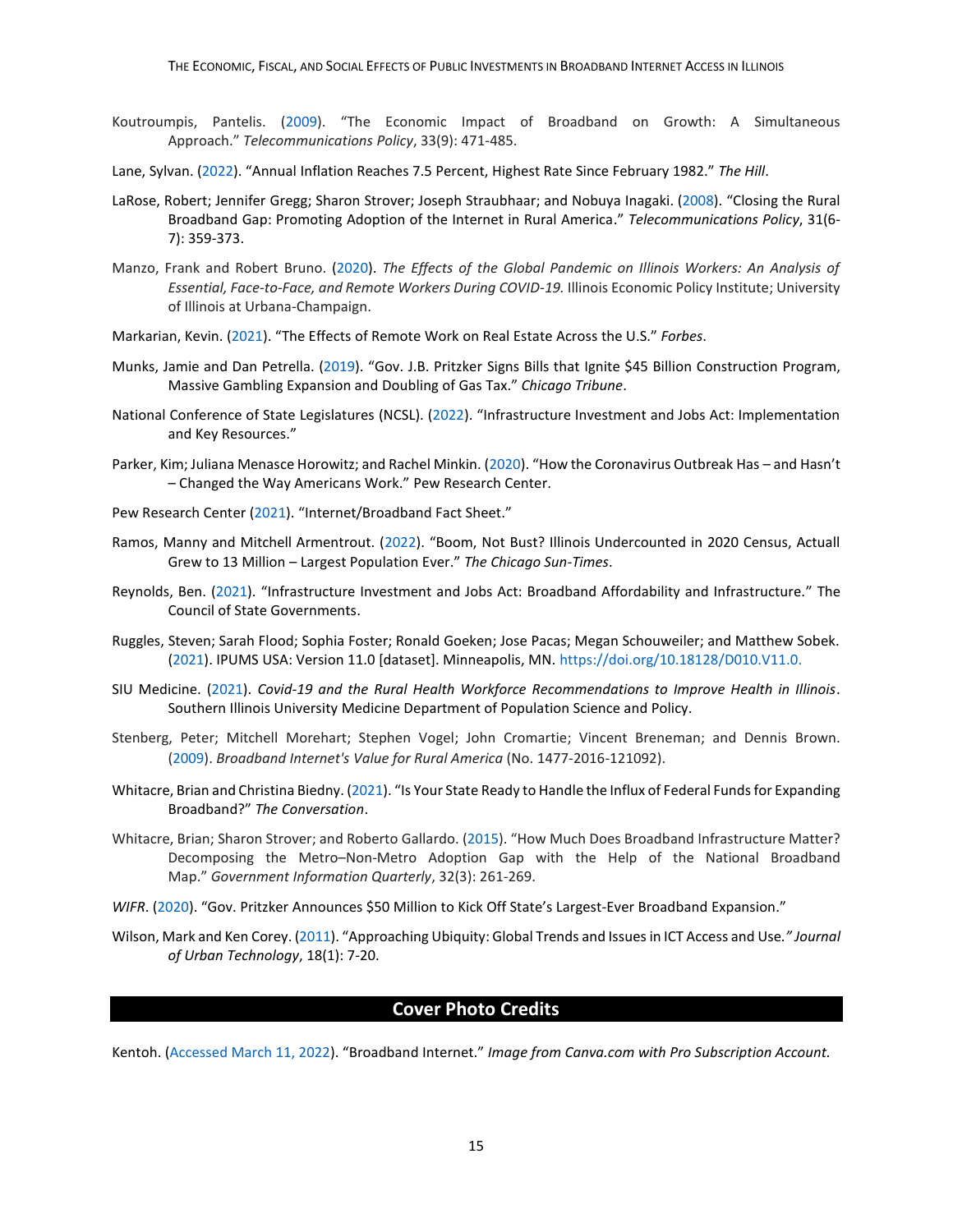## **Appendix**

#### TABLE A: LIST OF PROJECTS, STATE FUNDING AMOUNTS, AND LOCATIONS OF BROADBAND INVESTMENTS, 2020-2022

| Project                                    | Round          | <b>State Grant</b> | <b>Location</b>                                     |
|--------------------------------------------|----------------|--------------------|-----------------------------------------------------|
| Adams Telsystems, Inc.                     | 1              | \$4,954,066        | <b>Adams and Brown Counties</b>                     |
| <b>Allpoint NetworX</b>                    | $\mathbf{1}$   | \$2,679,502        | <b>Bond and Madison Counties</b>                    |
| Cambridge Telecom Inc                      | $\mathbf{1}$   | \$817,053          | Henry                                               |
| Century Enterprises, Inc.                  | $\mathbf{1}$   | \$3,123,122        | Fulton, Peoria, and Knox Counties                   |
| Comcast 2                                  | 1              | \$595,301          | Sterling, Whiteside County                          |
| Comcast 3                                  | 1              | \$595,301          | <b>Vermillion County</b>                            |
| Cook County                                | $\mathbf{1}$   | \$1,876,581        | Cook County Southland                               |
| <b>Diverse Communications</b>              | 1              | \$426,000          | Rural Alpha and Lynn Center                         |
| <b>Geneseo Communications</b>              | 1              | \$5,000,000        | Henry and Rock Counties                             |
| Grafton Technologies, Inc.                 | 1              | \$1,483,007        | Jersey County                                       |
| Illinois Electric Cooperative              | $\mathbf{1}$   | \$3,443,670        | Calhoun County                                      |
| Illinois Fiber Connect, LLC                | 1              | \$4,874,174        | <b>Effingham County</b>                             |
| JoCarrol Energy Cooperative (Projects 2-3) | $\mathbf{1}$   | \$6,050,115        | Carroll, Jo Daviess, Stephenson, Whiteside Counties |
| <b>Madison Communications</b>              | $\mathbf{1}$   | \$4,230,223        | Macoupin and Madison Counties                       |
| Mediacom 2                                 | $\mathbf{1}$   | \$249,424          | Edgewood                                            |
| Mediacom 3                                 | $\mathbf{1}$   | \$210,831          | Franklin                                            |
| Oneida Telephone Exchange                  | $\mathbf{1}$   | \$576,900          | Rural Sparta-Henderson Township                     |
| Shawnee LEC 1                              | $\mathbf{1}$   | \$2,264,157        | Johnson County                                      |
| Shawnee LEC 2                              | $\mathbf{1}$   | \$3,525,068        | Williamson and Johnson Counties                     |
| Shawnee LEC 3                              | $\mathbf{1}$   | \$1,183,982        | Saline County                                       |
|                                            |                |                    | Bethalto, Freeburg, Granite City, Lebanon, North    |
| Spectrum Mid-America (Projects 1-6)        | $\mathbf{1}$   | \$214,822          | Woodlawn, O'Fallon                                  |
| Wabash Telephone                           | 1              | \$1,591,098        | Clay County                                         |
| Adams Telsystems, Inc.                     | $\overline{2}$ | \$1,252,041        | <b>Adams and Pike Counties</b>                      |
|                                            |                |                    | Richland, Edwards, Jasper, Wabash, Lawrence, Clay,  |
| Bspeedy Wireless, Inc.                     | $\overline{2}$ | \$152,108          | Wayne, and Crawford Counties                        |
| Century Enterprises, Inc.                  | $\overline{2}$ | \$215,120          | <b>Knox County</b>                                  |
| <b>Clearwave Communications</b>            | $\overline{2}$ | \$1,025,431        | Saline, Williamson, and Johnson Counties            |
| Comcast of Illinois III, Inc.              | $\overline{2}$ | \$630,903          | <b>Vermilion County</b>                             |
| Comcast of Illinois III, Inc.              | $\overline{2}$ | \$595,300          | Whiteside County                                    |
| East Moline CUSD                           | $\overline{2}$ | \$1,706,494        | Rock Island and Henry Counties                      |
| Jo-Carroll Energy, Inc.                    | $\overline{2}$ | \$4,688,840        | Jo Davies, Carroll, and Whiteside Counties          |
| Mediacom, LLC                              | $\overline{2}$ | \$117,054          | Champaign County                                    |
| Mediacom, LLC                              | $\overline{2}$ | \$52,434           | St. Clair County                                    |
| Mediacom, LLC                              | $\overline{2}$ | \$45,905           | LaSalle County                                      |
| <b>Metro Communications</b>                | $\overline{2}$ | \$292,118          | Livingston County                                   |
| ProTek Communications, LLC                 | $\overline{2}$ | \$2,409,025        | <b>Williamson County</b>                            |
| Spectrum                                   | $\overline{2}$ | \$29,555           | <b>Madison County</b>                               |
| Spectrum                                   | $\overline{2}$ | \$99,556           | St. Clair County                                    |
| Spectrum                                   | $\overline{2}$ | \$109,320          | <b>Madison County</b>                               |
| Spectrum                                   | $\overline{2}$ | \$107,416          | <b>Clinton County</b>                               |
| Spectrum                                   | $\overline{2}$ | \$50,198           | <b>Washington County</b>                            |
| Spectrum                                   | $\overline{2}$ | \$50,750           | Winnebago County                                    |
| Strada Communications, LLC                 | $\overline{2}$ | \$5,000,000        | Rock Island and Whiteside Counties                  |
| Village of Palatine                        | $\overline{2}$ | \$101,387          | Cook County                                         |
| <b>WKT Cooperative</b>                     | $\overline{2}$ | \$4,728,300        | Union and Pulaski Counties                          |

Source(s): Authors' analysis of Connect Illinois "Broadband Grants" data and related press releases ([DCEO, 2022a;](https://www2.illinois.gov/dceo/ConnectIllinois/Pages/default.aspx) [WIFR, 2020;](https://www.wifr.com/content/news/Gov-Pritzker-announces-50-million-to-kick-off-states-largest-ever-broadband-expansion-571467971.html) [DCEO, 2022b\)](https://www2.illinois.gov/IISNews/24432-Gov._Pritzker_Announces_$47_Million_in_Broadband_Capital_Investments.pdf).